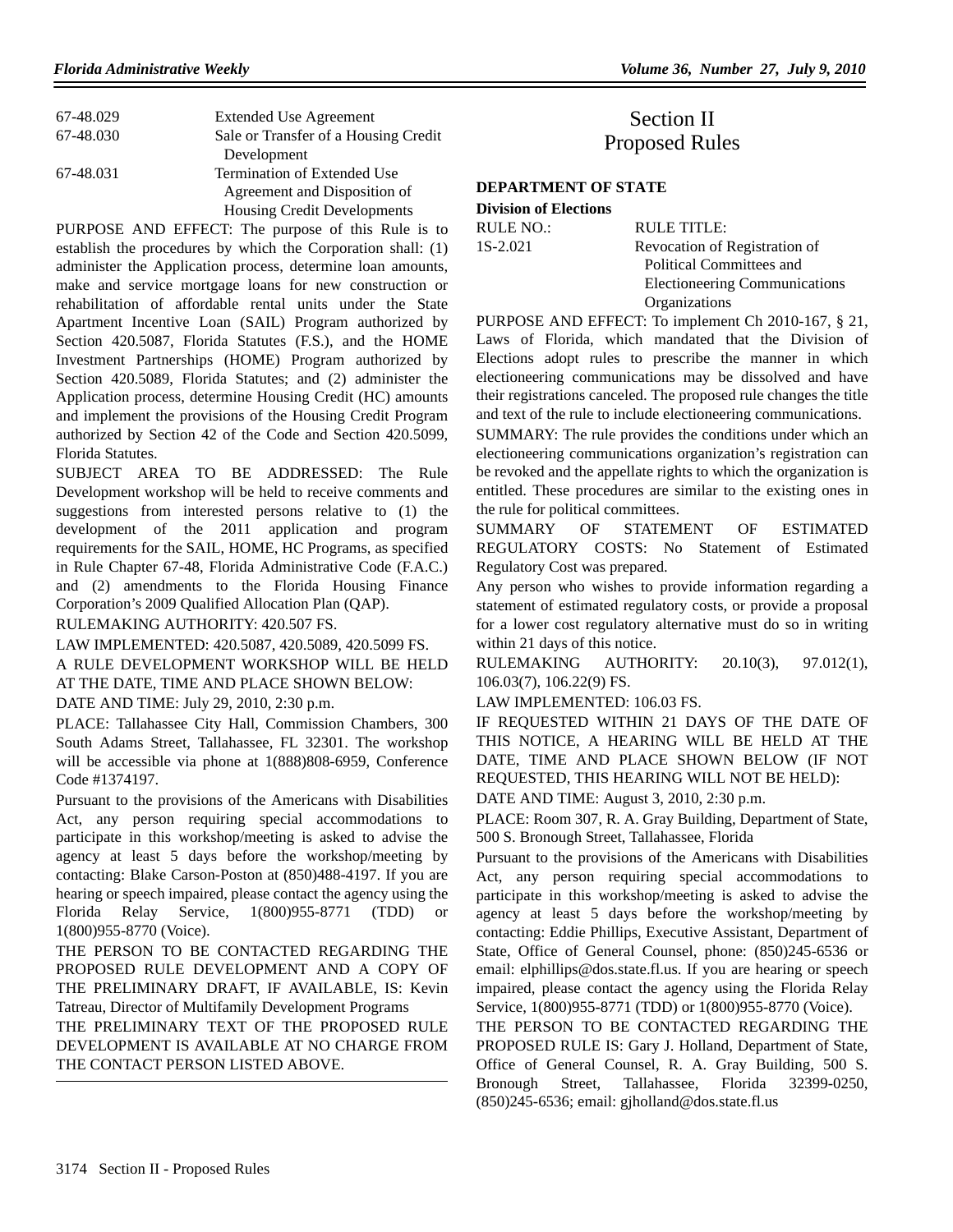THE FULL TEXT OF THE PROPOSED RULE IS:

1S-2.021 Revocation of Registration of Political Committees and Electioneering Communications Organizations.

(1) The filing officer shall revoke the registration of a political committee (hereinafter committee) or an electioneering communications organization (hereinafter organization) when:

(a) The committee or organization fails to maintain a registered office and a registered agent as required by Section 106.022, F.S.;

(b) The committee or organization fails to file the appointment of a successor within 10 days after the death, resignation or removal of the campaign treasurer pursuant to Section 106.021(2), F.S.;

(c) The committee or organization fails to file the appointment of a successor within 10 days after the death, resignation or removal of its the committee chairperson;

(d) The committee or organization fails to file campaign treasurers' reports for more than 6 months; or

(e) The committee's aggregate reported financial activity during the calendar year is less than \$500 unless the committee is only registered and required to report as the sponsor of a proposed constitutional amendment by initiative who intended to seek the signatures of registered voters;. or

(f) The organization's aggregate reported financial activity during the calendar year is \$5000 or less.

(2) The filing officer shall send notification to the committee's or organization's chairperson of the intent to revoke the committee's registration to the most recent address on file with the filing officer for the chairperson. If the notification is returned undeliverable, the filing officer shall send the notification to the committee's or organization's registered agent at the most recent address on file with the filing officer. Within 30 days of the date of the filing officer's mailing of the preliminary notice of intent to revoke, the committee or organization may provide additional documentation to the filing officer showing that the committee's or organization's registration should not be revoked. Upon review of such documentation, if the filing officer determines that the committee's registration should not be revoked, the committee or organization will be notified that it is in compliance. If after review of the additional documentation provided, the filing officer determines that the committee's registration should be revoked, a final notice of intent to revoke shall be mailed by the filing officer to the most recent address on file with the filing officer. If no additional documentation is provided by the committee or organization within 30 days of the date of the filing officer's mailing of the preliminary notice, the filing officer shall mail a final notice of intent to revoke to the most recent address on file with the filing officer.

(3) If the committee or organization objects to such revocation, it must file an appeal within 30 days of the date of the filing officer's mailing of the final notice of intent to revoke. The appeal may be accompanied by any documentation or evidence supporting the claim. The appeal must be filed with the filing officer. The filing officer will forward the appeal to the Florida Elections Commission.

(4) Failure to timely file an appeal as described herein shall constitute a waiver of any such entitlement.

(5) A committee or organization desiring a hearing before the commission must include in the appeal a separate request for hearing.

(6) Appeals under this rule are exempt from the confidentiality provisions of Section 106.25, F.S.

Rulemaking Authority 20.10(3), 97.012(1), 106.03(7), 106.22(9) FS. Law Implemented 106.03 FS. History–New 2-28-90, Amended 10-29-03, 11-15-09,\_\_\_\_\_\_\_\_.

NAME OF PERSON ORIGINATING PROPOSED RULE: Kristi Bronson, Chief, Bureau of Election Records, Division of Elections

NAME OF AGENCY HEAD WHO APPROVED THE PROPOSED RULE: Donald L. Palmer, Director, Division of Elections

DATE PROPOSED RULE APPROVED BY AGENCY HEAD: June 28, 2010

DATE NOTICE OF PROPOSED RULE DEVELOPMENT PUBLISHED IN FAW: June 11, 2010

#### **DEPARTMENT OF TRANSPORTATION**

| RULE NO.: | RULE TITLE:                     |
|-----------|---------------------------------|
| 14-15.012 | Manual on Speed Zoning for      |
|           | Highways, Roads, and Streets in |
|           | Florida                         |

PURPOSE AND EFFECT: Rule 14-15.012, F.A.C., is being amended to incorporate the updated Manual on Speed Zoning for Highways, Roads, and Streets in Florida.

SUMMARY: The Manual on Speed Zoning for Highways, Roads, and Streets in Florida is being amended.

SUMMARY OF STATEMENT OF ESTIMATED REGULATORY COSTS: No Statement of Estimated Regulatory Cost was prepared.

Any person who wishes to provide information regarding a statement of estimated regulatory costs, or provide a proposal for a lower cost regulatory alternative must do so in writing within 21 days of this notice.

RULEMAKING AUTHORITY: 316.006(1), 316.187, 316.555, 344.044(2) FS.

LAW IMPLEMENTED: 316.0745, 316.187, 316.1893(3), (4), 316.555 FS.

IF REQUESTED WITHIN 21 DAYS OF THE DATE OF THIS NOTICE, A HEARING WILL BE SCHEDULED AND ANNOUNCED IN THE FAW.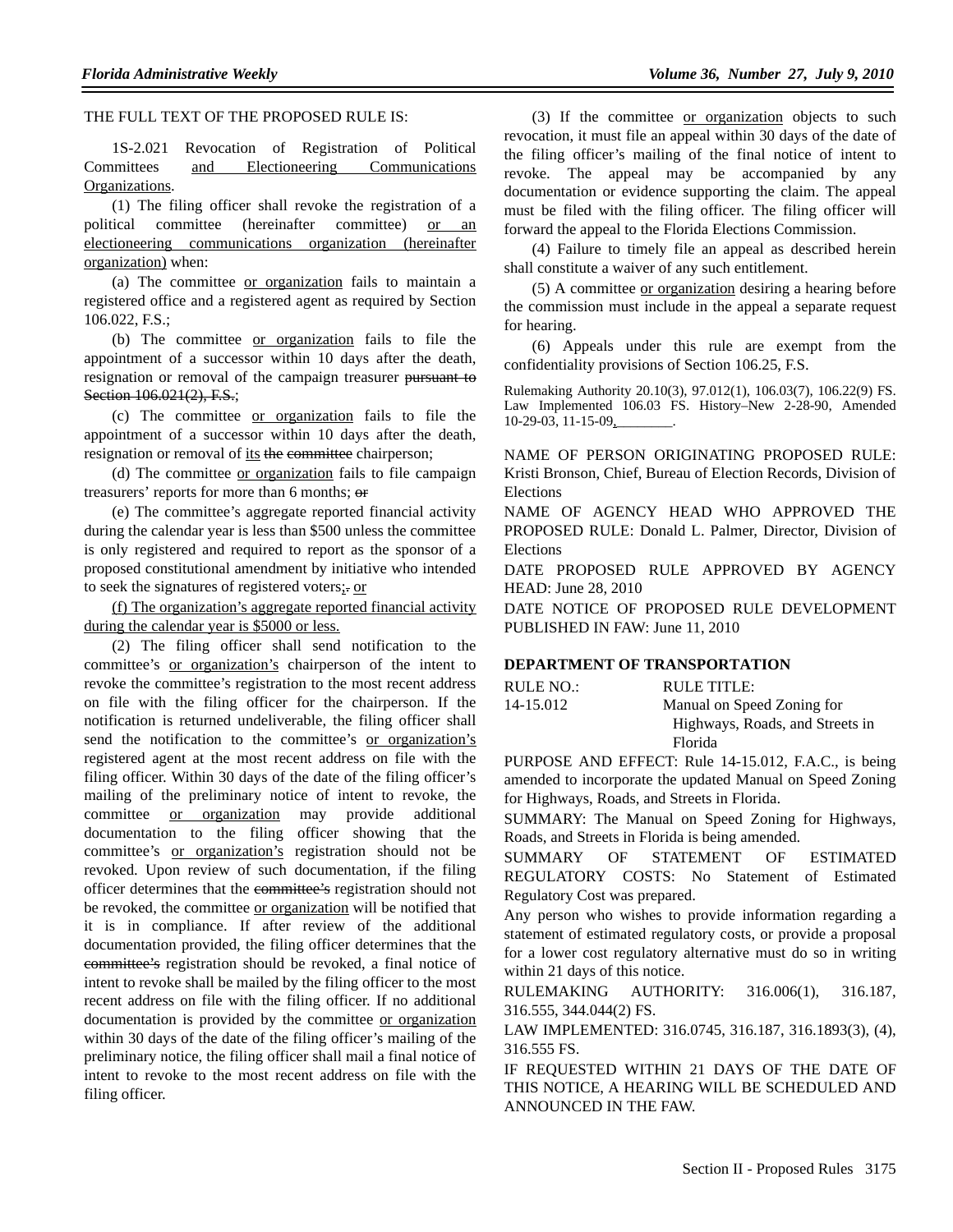THE PERSON TO BE CONTACTED REGARDING THE PROPOSED RULE IS: Deanna R. Hurt, Assistant General Counsel and Clerk of Agency Proceedings, Florida Department of Transportation, Office of the General Counsel, 605 Suwannee Street, Mail Station 58, Tallahassee, Florida 32399-0458

## THE FULL TEXT OF THE PROPOSED RULE IS:

14-15.012 Manual on Speed Zoning for Highways, Roads, and Streets in Florida.

#### This manual, entitled *Speed Zoning for Highways, Roads, and Streets in Florida*,

(1) FDOT Manual Number 750-010-002, Speed Zoning for Highways, Roads, and Streets in Florida, Rev. 09/09 1997 edition, is hereby incorporated by this rule and made a part of the rules of the Department of Transportation. Copies of Tthis manual is document are available from the State Traffic Engineering and Operations Office at http://www.dot. state.fl.us/TrafficOperations/speedzone/Speed\_Zone\_Manual. html the Department of Transportation, Maps and Publications

Sales, 605 Suwannee Street, Mail Station 12, Tallahassee, Florida 32399-0450, at no more than cost pursuant to 119.07(1)(a), Florida Statutes.

(2) FDOT Form 750-010-03, Vehicle Spot Speed Study, Rev. 10/99, is hereby incorporated by reference. This form is available from the Forms and Procedures Office at http://www.dot.state.fl.us/proceduraldocuments/.

Rulemaking Specific Authority 316.006(1), 316.187, 316.1893, 316.555, 316.189, 344.044(2) FS. Law Implemented 316.0745, 316.187, 316.1893(3), (4), 316.555 316.189 FS. History–New 5-25-80, Formerly 14-15.12, Amended 8-23-89, 10-14-97,\_\_\_\_\_\_\_\_\_.

NAME OF PERSON ORIGINATING PROPOSED RULE: Mark C. Wilson, State Traffic Operations Engineer

NAME OF AGENCY HEAD WHO APPROVED THE PROPOSED RULE: Stephanie C. Kopelousos, Secretary

DATE PROPOSED RULE APPROVED BY AGENCY HEAD: June 29, 2010

DATE NOTICE OF PROPOSED RULE DEVELOPMENT PUBLISHED IN FAW: May 14, 2010

## **DEPARTMENT OF TRANSPORTATION**

| <b>RULE NOS.:</b> | <b>RULE TITLES:</b>               |
|-------------------|-----------------------------------|
| 14-26.0041        | Definitions and Terms             |
| 14-26.00411       | Procedure for Issuance of Permits |
| 14-26.008         | Schedule of Fees                  |
| 14-26.009         | Exemptions from Fee Requirement   |
| 14-26.010         | Weight Limitations                |
|                   |                                   |

| 14-26.012   | Movement Conditions and |
|-------------|-------------------------|
|             | <b>Restrictions</b>     |
| 14-26.01311 | Permits to Move Sealed  |
|             | Containerized Loads     |
| 14-26.015   | Penalties               |
|             |                         |

PURPOSE AND EFFECT: Rule Chapter 14-26, F.A.C., is being amended to correct direct conflict between the rules.

SUMMARY: Permit issuance, fees, conditions, and penalties will be addressed.

SUMMARY OF STATEMENT OF ESTIMATED REGULATORY COSTS: No Statement of Estimated Regulatory Cost was prepared.

Any person who wishes to provide information regarding a statement of estimated regulatory costs, or provide a proposal for a lower cost regulatory alternative must do so in writing within 21 days of this notice.

RULEMAKING AUTHORITY: 316.550, 334.044(2) FS.

LAW IMPLEMENTED: 316.515, 316.516, 316.535, 316.550, 334.044(28) FS.

IF REQUESTED WITHIN 21 DAYS OF THE DATE OF THIS NOTICE, A HEARING WILL BE SCHEDULED AND ANNOUNCED IN THE FAW.

THE PERSON TO BE CONTACTED REGARDING THE PROPOSED RULES IS: Deanna R. Hurt, Assistant General Counsel and Clerk of Agency Proceedings, Florida Department of Transportation, Office of the General Counsel, 605 Suwannee Street, Mail Station 58, Tallahassee, Florida 32399-0458

## THE FULL TEXT OF THE PROPOSED RULES IS:

14-26.0041 Definitions and Terms.

 All terms in this rule chapter shall have the same meaning as defined in Section 316.003, F.S., except that "Department" shall refer to the Department of Transportation. Additionally, the following terms are defined:

(1) "Applicant" means a person or entity requesting a permit.

(2) "Axle Spacing" means the measurement between the centers of the axles as measured from center-to-center of wheel hubs.

 (3) "Escort" means a person authorized in the manner prescribed in subsection 14-26.012(3), F.A.C., to perform accompanying duties for overweight or overdimensional vehicles.

 (4) "Escort Vehicle" means a vehicle independent of the permitted vehicle, equipped with a working, amber warning light located on top of the escort vehicle, and operated by a qualified escort, law enforcement escort, or any combination shown in Rule 14-26.012, F.A.C.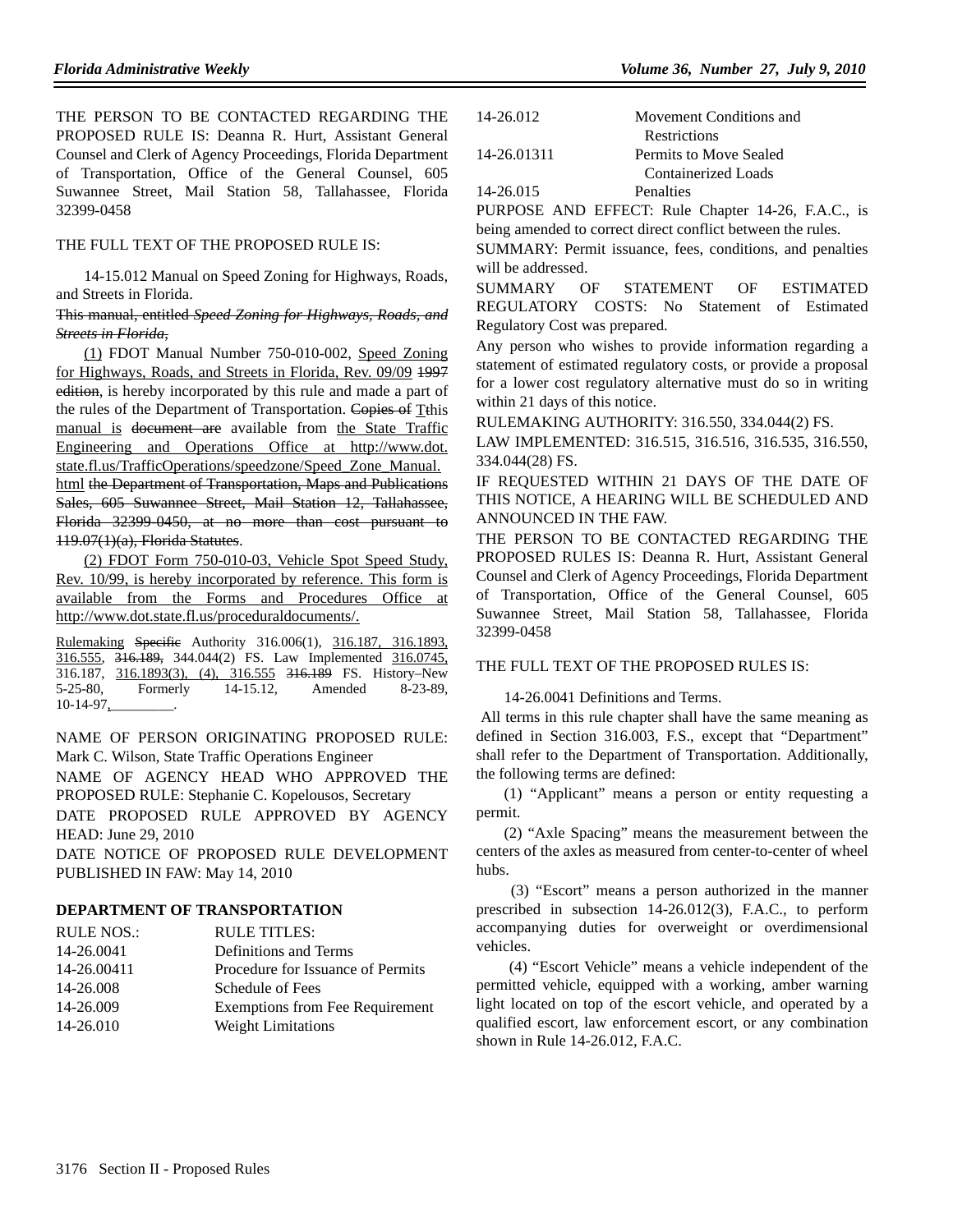(5) "Excluding Weekends and Holidays" means movement on Saturday and Sunday is limited to the period of time beginning one-half hour before sunrise and ending at 12:00 Noon, and is prohibited all day on New Year's Day, Memorial Day, Independence Day, Labor Day, Thanksgiving, the day after Thanksgiving, and Christmas. If any of these holidays fall on Saturday, the preceding Friday shall also be observed as a holiday. If any of these holidays fall on a Sunday, the following Monday shall also be observed as a holiday.

(6) "Expired Permit" means a trip permit which has lapsed for less than 24 hours or a multi-trip permit which has lapsed for less than 30 days.

(6)(7) "External Bridge" or "outer bridge" means the distance from the center of the front steering axle of the vehicle (or combination of vehicles) to the center of the last axle of the vehicle (or combination of vehicles).

 $(7)(8)$  "Fifth Wheel" means a device mounted on a truck tractor or similar towing vehicle (e.g., converter dolly) which interfaces with and couples to the upper coupler assembly of a semitrailer.

(8)(9) "Flag" means a red or florescent orange device used to warn approaching traffic of a safety hazard.

(9)(10) "Governmental Government Entity" means as defined in Section 334.03, F.S a unit of government, or any officially designated public agency or authority of a unit of government, that has the responsibility for planning, construction, operation, maintenance, or jurisdiction over transportation facilities.

 $(10)(11)$  "Inner-Bridge" means the distance between the centers of any two or more consecutive axles on a vehicle (or combination of vehicles) traveling on the interstate system only, exclusive of the external bridge.

(11)(12) "Kingpin Setting" means the distance between the kingpin or other peg which locks into the fifth wheel and the center of the rear axle or the center of the rear axle grouping (whichever applies).

(12)(13) "Law Enforcement Escort" means any police officer as defined in Section 316.003(32), F.S., operating any vehicle owned by a law enforcement agency using blue or red and blue warning lights to accompany an oversize/overweight vehicle.

 $(13)(14)$  "Local Moves" means hauling not more than a 50 mile radius from the point of origin.

 $(14)$ (15) "Manufactured Building" or "modular building" means a closed structure, building assembly, or system of subassemblies, which may include structural, electrical, plumbing, heating, ventilating, or other service systems made for installation or erection as a finished building or part of a finished building, which shall include, but not be limited to residential, commercial, institutional, storage, and industrial structures. The term includes buildings not intended for human habitation such as lawn storage buildings and storage sheds made and assembled offsite by a manufacturer certified in conformance with Section 553.381, F.S.

 $(15)(16)$  "Manufactured Home" means is as defined in Section 320.01(2)(b), F.S.

 $(16)(17)$  "Mobile Home" means is as defined in Section 320.01(2)(a), F.S.

 $(17)(18)$  "Multiple Loading" means the placing of more than one item on a vehicle so as to cause the overall measurements to exceed the maximum length, width, height, or weight limitations established in Sections 316.515 and 316.535, F.S.

(18)(19) "Multi-Trip Permit" or "blanket" or "annual permit" means authorization issued to allow multiple trips for a period not to exceed 12 months.

(19)(20) "Non-Routine Permit" means authorization issued with a structural evaluation or override authorization.

 $(20)(21)$  "Overdimensional" or "oversize" means any vehicle configuration, including the load, which exceeds the limitations provided in Section 316.515, F.S.

 $(21)(22)$  "Overhang" means that portion of a load or vehicle attachment that projects beyond the front or rear wheels of a vehicle or the front or rear bumper of a vehicle if it is equipped with a front or rear bumper.

 $(22)(23)$  "Overweight" means any vehicle configuration, including the load, which exceeds the limitations provided in Section 316.535, F.S.

 $(23)(24)$  "Permit Office" means the Permit Section of the Office of Maintenance, Florida Department of Transportation, with offices located in Tallahassee, Florida. Website: www.fdotmaint.com/permit/.

 $(24)(25)$  "Permittee" means the applicant to whom an oversize/overweight permit is issued.

 $(25)(26)$  "Routine Permit" means authorization issued by the Department for an overweight or overdimensional load that did not require a structural evaluation, local movement restrictions, or override authorization.

(26)(27) "Self-Propelled Equipment" means a single rigid frame unit propelled with its own power source which does not transport a divisible load, and includes equipment such as earth handling equipment, cranes (which may include a dolly attachment), derricks, and fire trucks.

 $(27)(28)$  "Trip Permit" means authorization issued to allow a single hauling of a load from point of origin to destination.

 $(28)(29)$  "Truck Crane" means any vehicle (which may include a dolly attachment) designed and constructed to be used primarily for lifting, lowering, or traversing while operating from either a secure stationary position, or in a rolling position if specifically designed for rolling operation.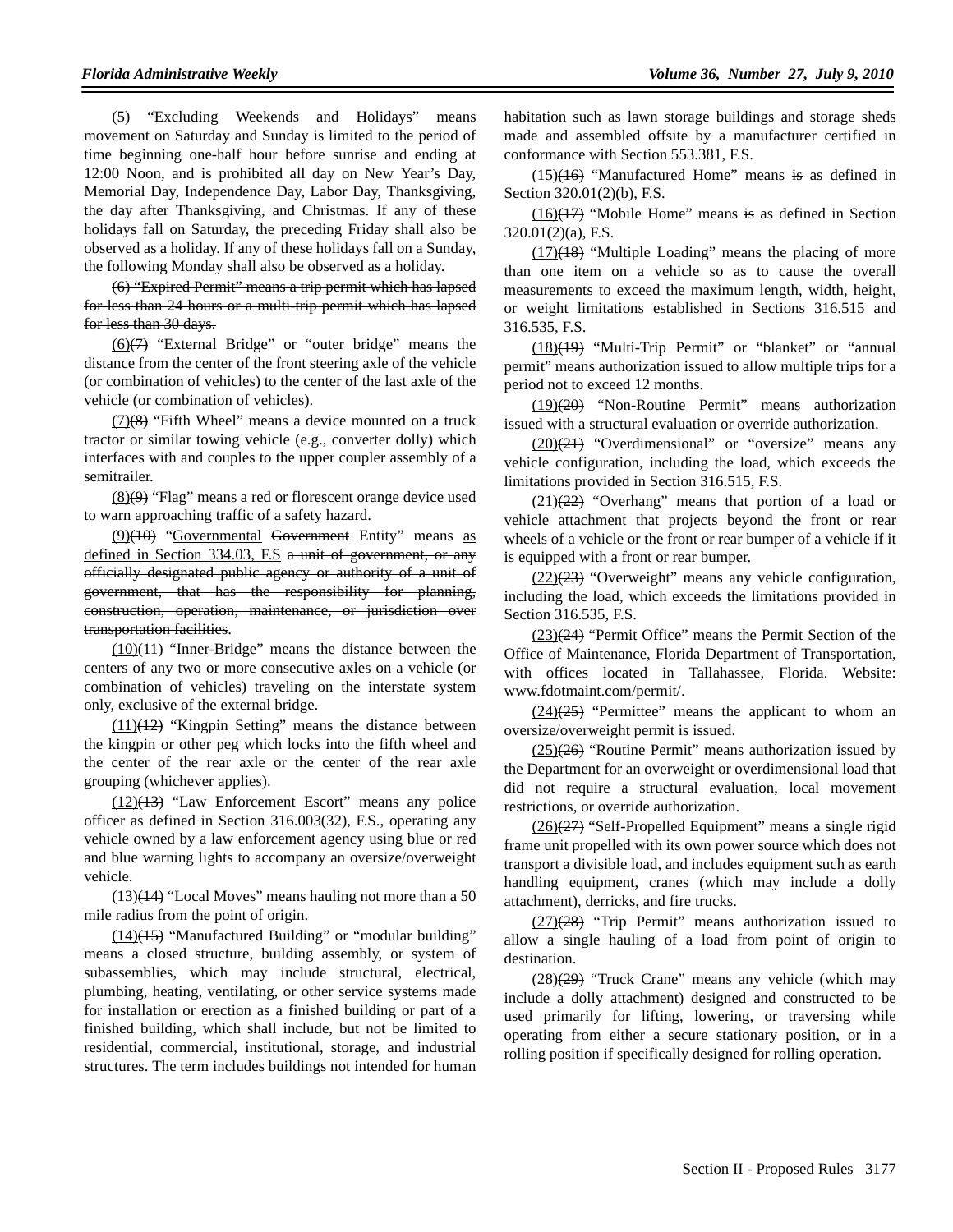$(29)(30)$  "Valid Permit" means authorization issued pursuant to Section 316.550, F.S., by the Department and that has not been altered, changed, or otherwise modified, unless in writing by the Department, accompanied by the original permit.

 $(30)(31)$  "Warning Light" means a class 2 an electrical lighting device located on permitted vehicle and escort vehicles, used to warn all approaching traffic of a possible safety hazard. The device shall be any one or combination of the following:

(a) Rotating;

- (b) Strobe;
- (c) Flashing.

 $(31)(32)$  "Warning Sign" means a sign device, located on permitted vehicle and escort vehicles, used to warn all approaching traffic of a possible safety hazard.

 $(32)(33)$  "Wrecker Permit" means authorization issued for the operation of a wrecker where the combined weight of the wrecker plus towed disabled vehicle exceeds the maximum weight established by Section 316.535, F.S.

Rulemaking Authority 316.550(5), 334.044(2) FS. Law Implemented 316.515, 316.550 FS. History–New 9-15-87, Amended 7-21-91, 6-23-96, 11-10-98, 2-1-10,\_\_\_\_\_\_\_\_\_.

14-26.00411 Procedure for Issuance of Permits.

(1) Purpose. The purpose of this rule chapter is to protect the public safety, to reduce interference with traffic flow on state owned highways and structures, and to preserve the state's transportation facilities by providing standards and procedures to govern issuance of permits for overweight and overdimensional vehicles and loads operating over state owned roadways and structures. The rules of this rule chapter apply to all persons or entities operating overweight and overdimensional vehicles and loads over state maintained roads, which are not specifically exempt under Chapter 316, F.S., over state maintained roads.

(2) Intent. It is the intent of the Department to require that all reasonable steps be taken to reduce the vehicle load to legal limits of weight and dimensions. Permits for overweight and overdimensional vehicles and loads are intended for a single item load which cannot reasonably be dismantled or disassembled and which cannot reasonably be shipped by rail, water, or air.

(3) The administration of these rules is assigned to the Department's Permit Office, located in Tallahassee, Florida, whose mailing address is:

Florida Department of Transportation Permit Section 605 Suwannee Street, M.S. 62 Tallahassee, Florida 32399-0450

Travel authorization and/or permits for travel on local roadways and structures must be obtained from local authorities.

(4) Permitting Process. Payment for permits shall be in cash, by cashier's check, personal or company check, money order, credit card, or bond/escrow account. Permit requests must be received at least ten business days before scheduled movement for non-routine permits. The applicant must complete all required fields on Form 850-040-02, Request for Special Road Use Oversize/Overweight Blanket Permit Application or Request For Special Road Use Oversize/Overweight Trip Permit Application, rev. 07/10 08/09, incorporated herein by reference and provide the following:

(a) Total gross weight of vehicle/vehicle combination to include permitted load if over legal weight. Otherwise, the applicant must state that the gross weight is legal.

(b) External bridge and individual axle spacings of vehicle/vehicle combination (center of hub to center of hub) if over legal weight.

(c) Total number of axles and total weight on each axle of vehicle/vehicle combination if over legal weight. Otherwise, the applicant must state that the axle weights are legal.

(d) Total width of vehicle and/or load at widest point.

(e) Total length of the vehicle/vehicle combination and/or load from front to rear to include front and rear overhang. If there is any overhang, separate measurements are to be provided in addition to the total length.

(f) Total height of the vehicle and/or load from the pavement to the highest point of the vehicle and/or load.

(g) Description of load to be transported.

(h) Requested route(s) of travel containing detailed information, such as state highway and interstate route numbers.

 (5) No permit will be issued until it has been verified that the route can accommodate the vehicle and load. The Department is responsible for verifying the load carrying capacity of the route. The applicant is responsible for verifying adequate vertical (height) and horizontal (length and width) clearance. Permit applications requesting a height greater than 15 feet and/or a width greater than 22 feet shall be supported by an affidavit from the applicant. The affidavit must be provided by the applicant on the applicant's letterhead and include include the name of the transporting company, the signature of the applicant, a statement verifying that the route has been surveyed, and clearances exceed the requested permitted dimension by a minimum of 6 inches for height and 2 feet on each side for width. The surveyed route and the route shown on the application must be identical. The survey must be completed by a qualified escort as described in this rule or a driver with a valid Commercial Driver's License.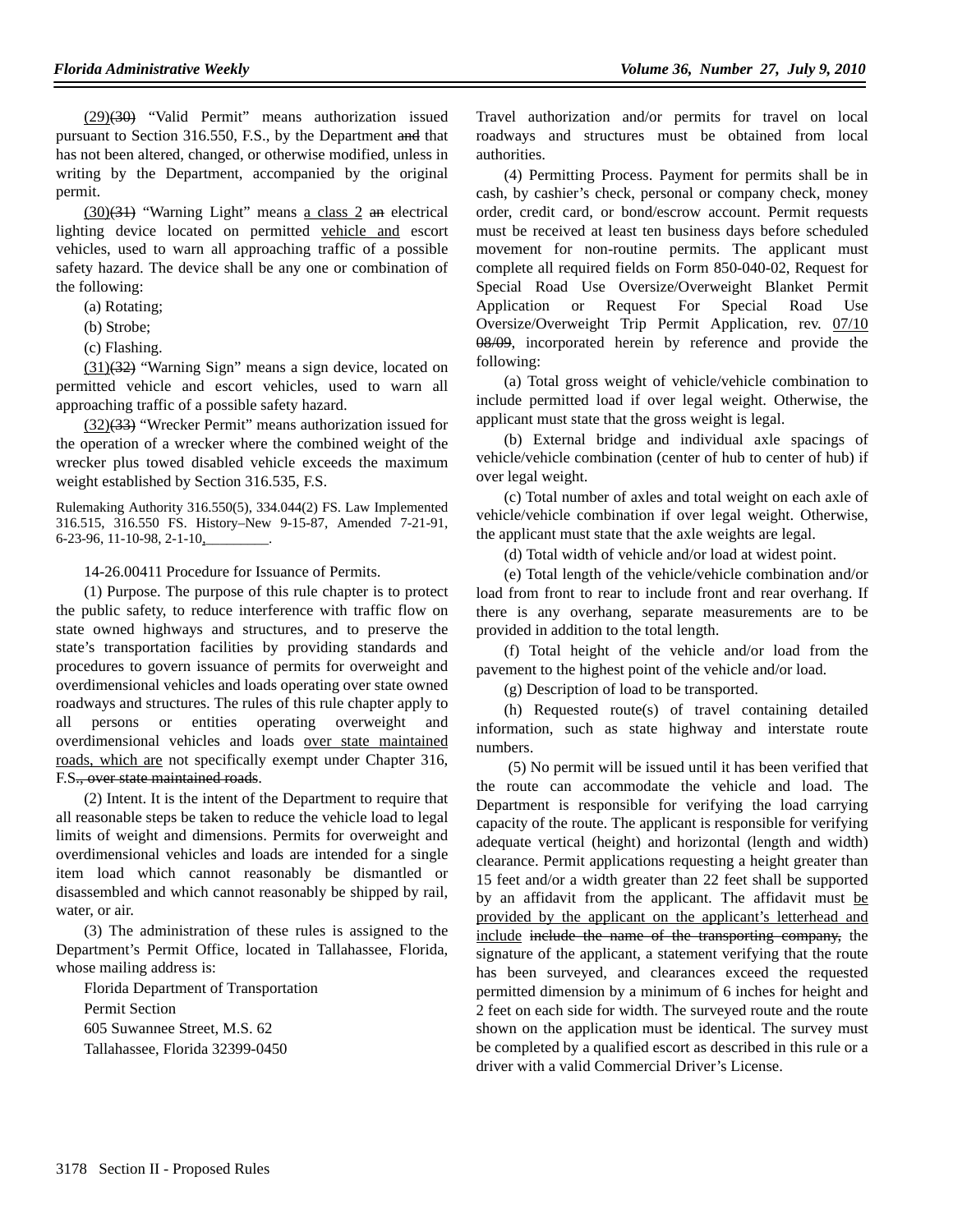(6) Structural Evaluation. In addition to the information required for issuance of a permit, a schematic of the vehicle showing all longitudinal and transverse spacings, axle weights and dimensions must be provided at least ten business days before a proposed move when the vehicle's gross weight exceeds 199,000 pounds so that a structural analysis can be performed. Applicants, whose vehicles have a gross weight of less than 199,000 pounds, will be required to provide a schematic as well when an Engineer of the Office of Maintenance, Bridge Section, determines that a structural analysis is needed.

Rulemaking Authority 316.550, 334.044(2) FS. Law Implemented 316.515, 316.535, 316.550 FS. History–New 8-26-82, Formerly 14-26.06, Amended 9-15-87, 7-21-91, 6-23-96, 11-10-98, Formerly 14-26.006, Amended 2-1-10, \_\_\_\_\_\_\_.

14-26.008 Schedule of Fees.

The following schedule of fees shall be charged by the Department for permits for overweight and/or overdimensional vehicles operating on state owned roadways and bridges:

| TABLE 1A – SCHEDULE OF FEES FOR OVERDIMENSION PERMITS                                              |                    |                   |
|----------------------------------------------------------------------------------------------------|--------------------|-------------------|
|                                                                                                    | <b>TRIP PERMIT</b> | <b>MULTI-TRIP</b> |
|                                                                                                    | 5 Days             | 12 Months         |
| (1) OVERDIMENSION                                                                                  |                    |                   |
| (a) Straight trucks and semi-truck-tractor-trailer.                                                |                    |                   |
| Up to 12 feet wide, or up to 13 feet 6 inches high or up to 8 feet long.                           | \$5.00             | \$20.00           |
| Up to 14 feet wide or up to 14 feet 6 inches high or up to 95 feet long.                           | \$15.00            | \$150.00          |
| Up to 14 feet wide or up to 18 feet high or up to 120 feet long.                                   | \$25.00            | \$250.00          |
| Over 14 feet wide or over 18 feet high or over 120 feet long.                                      | \$25.00            | <b>NOT ISSUED</b> |
| (b) Overlength semi-trailers of legal width, height, and weight, which                             | \$10.00            | \$30.00           |
| exceed 53 feet in length up to 57 feet 6 inches in length or overlength                            |                    |                   |
| semi-trailer with kingpin setting greater than 41 feet.                                            |                    |                   |
| (c) Truck crane or earth handling equipment moving under own power,                                | \$15.00            | \$150.00          |
| up to 12 feet wide or 14 Feet 6 inches high, or 85 feet long.                                      |                    |                   |
| (d) Trailers or equipment towed with ball or pintle.                                               |                    |                   |
| Up to 10 Feet wide or up to 13 feet 6 inches high or up to 80 feet long.                           | \$5.00             | \$20.00           |
| Up to 12 Feet wide or up to 13 feet 6 inches high or up to 105 feet long.                          | \$5.00             | \$330.00          |
| Up to 14 Feet wide or up to 14 feet 6 inches high or up to 105 feet long.                          | \$15.00            | \$500.00          |
| Over 14 Feet wide or over 14 feet 6 inches high or over 105 feet long.                             | \$25.00            | <b>NOT ISSUED</b> |
| NOTE: All permitted dimensions (length, height, width) must be within limits shown for permit fee. |                    |                   |

| TABLE 1B - SCHEDULE OF FEES FOR OVERWEIGHT VEHICLES    |                                   |                       |
|--------------------------------------------------------|-----------------------------------|-----------------------|
|                                                        | <b>TRIP PERMIT</b>                | <b>MULTI-TRIP</b>     |
|                                                        | 5 Days                            | 12 Months             |
| (2) OVERWEIGHT                                         |                                   |                       |
| (a) Up to $95,000$ pounds.                             | \$0.27 Per Mile                   | $*$ \$240.00          |
| (b) Up to $112,000$ pounds.                            | \$0.32 Per Mile                   | $*$ \$280.00          |
| (c) Up to $122,000$ pounds.                            | \$0.36 Per Mile                   | $*$ \$310.00          |
| (d) Up to $132,000$ pounds.                            | \$0.38 Per Mile                   | $*$ \$330.00          |
| (e) Up to $142,000$ pounds.                            | \$0.42 Per Mile                   | $*$ \$360.00          |
| (f) Up to $152,000$ pounds.                            | \$0.45 Per Mile                   | **\$380.00            |
| $(g)$ Up to 162,000 pounds.                            | \$0.47 Per Mile                   | $*$ \$400.00          |
| (h) Up to $199,000$ pounds.                            | \$0.003 Per 1,000 Pounds Per Mile | \$500.00              |
| $(i)$ Over 199,000 pounds.                             | \$0.003 Per 1,000 Pounds Per Mile | <b>NOT ISSUED</b>     |
| (j) Containerized Cargo Unit.                          | \$0.27 Per Mile                   | \$500.00              |
| (k) Overall Wheel Base (Inner Bridge/External Bridge). | \$10.00                           | \$35.00               |
| (I) Implements of husbandry, farm equipment,           | \$5.00                            | \$17.00               |
| agricultural trailers/products and forestry equipment  |                                   |                       |
| (Local Moves Only).                                    |                                   |                       |
| (3) SPECIAL PERMIT FEES                                |                                   |                       |
| Transmission Fee                                       | \$5.00                            | <b>NOT APPLICABLE</b> |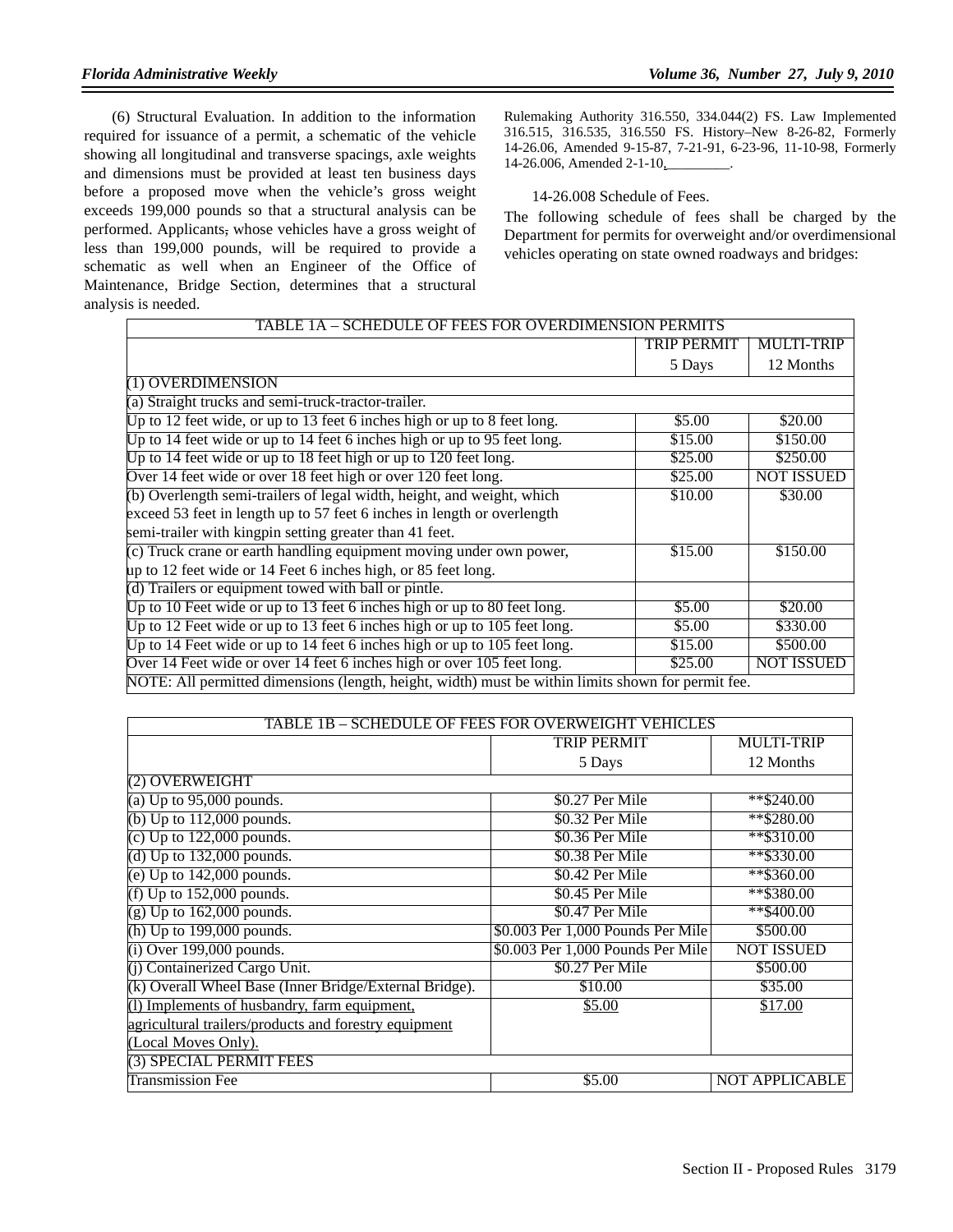\*\*Dimensions greater than 12 feet wide or 13 feet 6 inches high or 85 feet long will have an additional dimension fee with a combined fee not to exceed \$500.00.

NOTE: For weights over 80,000 pounds [Items (2)(a) through (h) above], add an administrative fee eost of \$3.33 for issuance of permit, which does not include the costs charged by wire services for their services. Permit fees shall be based on 25 mile increments rounded up to the nearest dollar. Example: A 112,000 pound load traveling 67.5 miles would cost (75 miles X  $$0.32)$  plus  $$3.33 = $27.33$  rounded up to \$28.00 in addition to the \$5.00 transmission fee when applicable.

Rulemaking Authority 316.550, 334.044(2) FS. Law Implemented 316.550 FS. History–New 8-26-82, Formerly 14-26.01, Amended 12-6-83, Formerly 14-26.08, Amended 9-15-87, 7-21-91, Amended 4-22-92, 3-1-94, 6-23-96, 11-10-98, 2-1-10,\_\_\_\_\_\_\_\_.

14-26.009 Exemptions from Fee Requirement.

The following entities are exempt from the fee requirements specified in Rule 14-26.008, F.A.C., above:

(1) Governmental Entities. The United States Government.

(2) Departments of the State of Florida.

(3) The Florida National Guard.

(4) Counties.

(5) Cities.

#### (6) Municipalities.

 $(2)(7)$  Special taxing districts.

(3)(8) Seminole Tribe as defined in Chapter 285, F.S.

 $(4)$ (9) Any person or entity moving portable public school buildings.

 $(5)(10)$  Implement of husbandry, farm equipment, agricultural trailers and forestry equipment (oversize only).

 $(6)(11)$  Movement of loads in response to a Governor's Declaration of Emergency.

The above entities or agencies are exempt from the fee requirements only when being operated for non-commercial purposes. These vehicles must obtain an overweight and/or overdimensional permit to operate on state owned roadways.

Rulemaking Authority 316.550 FS. Law Implemented 316.550, 316.565 FS. History–New 8-26-82, Formerly 14-26.09, Amended 6-23-96, 11-10-98, 2-1-10,

#### 14-26.010 Weight Limitations.

Rulemaking Specific Authority 316.550 FS. Law Implemented 316.550 FS. History–New 8-26-82, Amended 12-6-83, Formerly 14-26.10, Amended 4-22-92, 6-23-96, 11-10-98, Repealed \_\_\_\_\_\_\_\_\_.

#### 14-26.012 Movement Conditions and Restrictions.

(1) Operational use of permits. The configuration and weight(s) of a vehicle and its load traveling under permit must match the configuration and weight(s) described on the permit and any authorized amendments to that permit. For vehicles traveling under a trip permit, the vehicle or load must match either the truck tag number, trailer tag number, vehicle identification number, the bill of lading number, or the load identification number identified in the permit. Vehicles

traveling under a multi-trip permit, the vehicle type and load must match the vehicle type and load described in the permit. Under both types of permits, the permitted vehicle's size, weight, number of axles, axle spacings, and any unique characteristics must comply with the limits for that item if addressed in the permit or any amendment to that permit. Trip permits are valid only for those routes specified in the permit. Multi-trip permit vehicles are not allowed to travel on any restricted bridges or any restricted roadways identified in the permit or its attachments. No vehicle may cross any posted bridge when the vehicle exceeds the prescribed limits of the bridge.

(2) Multi-Trip Permits. With the exception of "inner bridge" multi-trip permits, all multi-trip permits include a Department map and list indicating routes over which the permitted vehicle and load can travel. The map and list must remain attached to the permit. With the exception of "inner bridge" and wrecker permits, multi-trip permits shall not be used in combination with other permits.

 $(2)(3)$  Escorts accompanying overdimensional loads as required by permit or pursuant to subsection sections 14-26.012(6), (7), or (8), F.A.C., are limited to:

(a) Law enforcement escorts.

(b) Escorts qualified by another state, provided that the other state has equal or more stringent standards as those required by Florida for qualified escorts and the escort has been qualified or re-qualified within the past four years.

(c) Qualified escorts:.

1. Must be at least 18 years of age and must possess a valid driver's license in the state or jurisdiction in which he or she is a resident.

2. Must have successfully completed a minimum eight hour defensive driving course as provided by a National Safety Council qualified instructor or hold a currently valid Commercial Driver's License (Class A, B, or C). The instructor shall not be an employee of the employing escort service.

3. Must have successfully completed a minimum eight hour pilot/escort flagging course. The qualification must be current and must be from an entity approved by the Department based upon that entity's course content, methods of instruction, and familiarity with state and federal standards.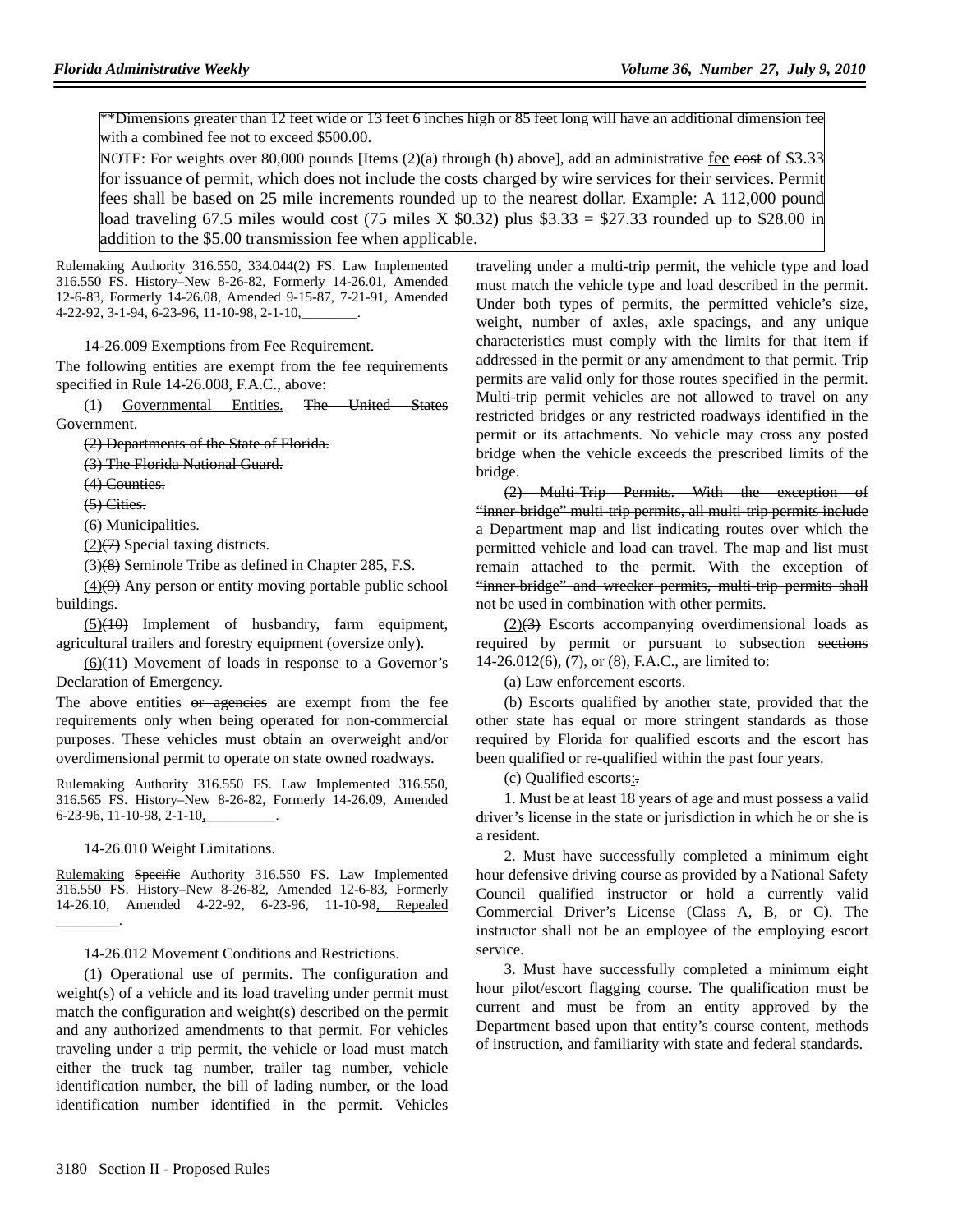4. Shall maintain in his or her possession, for prompt presentation upon request by a law enforcement person or Department representative, a copy or copies of the qualification document or documents verifying completion of the required qualification courses.

5. Shall be requalified every four years by successfully completing a four hour Department approved refresher course.

(3)(4) Escort Vehicle and Equipment Requirements for Qualified Escorts.

(a) Escort Vehicles.

1. Escort vehicle(s) must be a single unit vehicle with a gross vehicle weight rating of at least 2,000 pounds and less than 26,000 pounds. The vehicle must be properly licensed, registered, and operated by a qualified escort.

2. Identification signs or placards showing the name of the company or the owner or driver of the escort vehicle must be in a conspicuous place on both the right and left sides of the escort vehicle. The signs or placards shall be at least 8 inches x 12 inches, or contain the equivalent square inches, and shall also contain the telephone number of the owner or driver plainly legible and visible to the motoring public.

3. All escort vehicles must be equipped with high visibility rotating, strobe or flashing class 2 amber warning lights mounted so as to be seen by all approaching traffic at a distance of at least 500 feet.

4. Escort vehicles shall display either a bumper mounted or a roof mounted yellow sign (or may display both) reading "OVERSIZE LOAD" with black letters with a minimum brush stroke of 10 inches high and 1 1/2 inches wide, which must be visible from front and rear.

5. Two flags, either red or fluorescent orange in color, which must be at least 18 inches x 18 inches, shall be mounted at approximately a 40 to 70 degree angle on the escort vehicle's roof rack.

(b) On board Equipment. During escort operations, all escort vehicles shall have onboard the following equipment and such equipment shall be in working order:

1. Operable two-way electronic communications. Qualified escorts must be in radio contact with load drivers at all times during movements.

2. Two fire extinguishers (minimum five pounds each).

3. "STOP" and "GO" or "STOP" and "SLOW" paddles a minimum 18 inches in diameter with 6 inch high letters.

4. A high visibility, fluorescent class 2 safety vest for flagging during daytime hours or a high visibility, fluorescent class 3 safety vest when flagging at night.

5. One hand-held flag, either red or fluorescent orange in color, which must be at least  $12 \frac{18}{16}$  inches.

6. Two warning signs (yellow with black lettering) with a minimum brush stroke of  $12 \text{ } 10$  inches high and  $1 \frac{1}{2}$  inches wide. Each warning sign shall have a total dimension of not less than 7 feet long by 18 inches high. These signs shall be used in the event the permitted vehicle or load loses its sign(s).

#### 7. Hard hat.

7.8. Three 36 inch traffic cones. Traffic cones must be reflective if used at night.

8.9. For over height loads, the lead vehicle must have a vertical height indicator, i.e., height pole, used to determine vertical clearance. This device must be manufactured of non-conducive and non-destructive material and must be positioned at a height of at least 6 inches above the height of the load being escorted.

 (4)(5) Escort Functions. Escorts are required to watch and direct traffic or the load to ensure public safety. Escorts may, when actively escorting permitted loads, perform necessary traffic control functions as defined in Section 316.079(2), F.S. No escort or escort vehicle may be used to perform any other function that could distract from the escort responsibilities. The total number of escorts required will be determined based upon safety considerations. If one escort is required for an over width load, the escort shall precede the load on two lane highways or follow the load on four lane divided highways. If two escorts are required, one must precede the load and one must follow. If the load is over length only, the escort vehicle shall be in the rear of the load at all times. Escorts shall operate no more than 300 feet in front of or behind the load unless road conditions or permit stipulations dictate otherwise. Escort vehicles in the process of escorting a permitted vehicle or load must proceed through weigh stations and must not bypass such stations.

(5)(6) Safety Requirements and Restrictions for the Permitted Load and Vehicle.

(a) Flags. Flags shall be clean, have high visibility, and be at least 18 inches x 18 inches. They shall be displayed so as to wave freely on all four corners of the vehicle and at the extreme ends of all protrusions, projections, or overhangs.

(b) Warning Lights.

Required Display. Vehicles or loads exceeding 10 feet in width, 80 feet in length (or over 3 feet of front overhang for self-propelled equipment), or 14 feet 6 inches in height shall have warning lights which shall:

1. Be class 2 high visibility rotating, strobe or flashing amber warning lights; and

2. Be mounted so as to be seen by all approaching traffic at a distance of at least 500 feet.

(c) Warning Signs.

1. Required Display. Vehicles or loads exceeding 10 feet in width, 80 feet in length (or 60 feet in length for self-propelled equipment), or 14 feet 6 inches in height.

2. Each warning sign shall:

a. Consist of black letters 12 inches high with a brush stroke of not less than 1 1/2 inches wide on a yellow background.

b. State "OVERSIZE LOAD."

c. Have a total dimension of not less than 7 feet long by 18 inches high.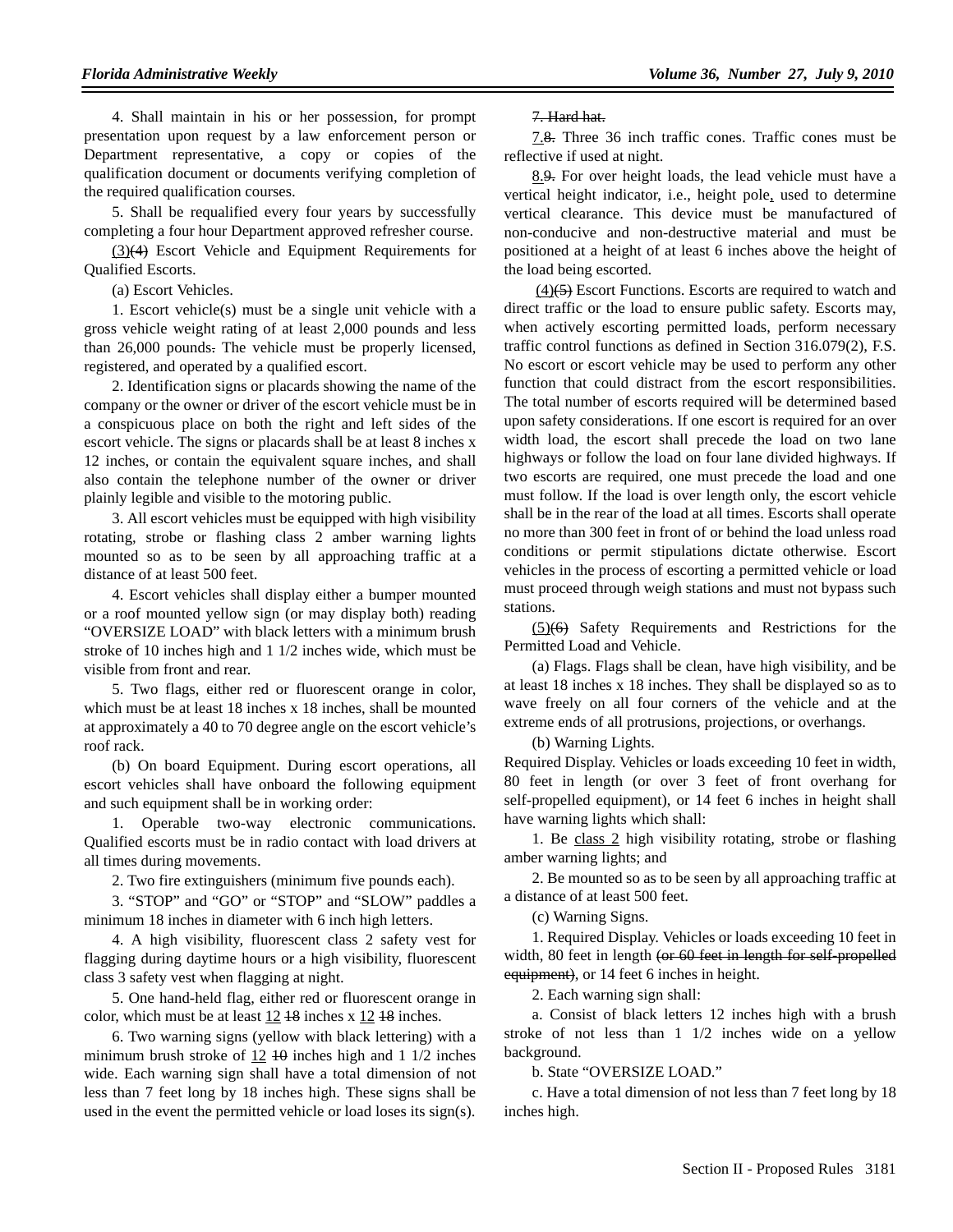d. Be either bumper mounted or roof mounted. If one of the signs is roof mounted then, fastened with one sign at the front of the power unit and the other sign must be at the rear of the towed unit or at the rear of the load. Voids (holes) may be cut in warning signs as signs must not cover any vehicle light or reflector.

(d) Movement During Periods of Poor Visibility. No travel is allowed when horizontal visibility is less than 1,000 feet. Vehicles which are underway when inclement weather occurs must exit the road at the first available safe location and park until the weather clears or until road conditions improve.

(e) Movements on Weekends and Holidays. Unless otherwise noted on the permit, movements are prohibited on weekends and holidays. A government entity, meeting the criteria of Rule 14-26.0051, F.A.C., shall be allowed to travel all days, all hours with a valid permit.

(f) Nighttime movement. When the criteria of Rules 14-26.00425 and 14-26.012, F.A.C., are met, trip or multi-trip permits shall be issued providing:

1. Nighttime travel is recommended by the Department's District Traffic Engineering Office(s) or determined to be a requirement of the permit by the Office of Maintenance.

2. Law enforcement escort(s) are used.

3. Warning lights shall delineate the shape and size of the load.

4. The sides and rear of trailers and loads shall be lighted in the manner prescribed in 49 C.F.R. Sections 393.11 through 393.26, as required by Section 316.302(1)(a), F.S.

(7) Permitted vehicles must proceed through all open weigh stations. All vehicles, including vehicles equipped with an automatic vehicle identification system, must stop at open weigh stations when directed by a motor carrier compliance officer or other law enforcement officer.

(8) Width Limitations.

(a) Vehicles up to 10 Feet. When the criteria of Rule 14-26.00425, F.A.C., are met, trip or multi-trip permits shall be issued. Movement is permitted all days, during daytime hours only. Flags are required.

(b) Vehicles over 10 Feet up to 12 Feet. When the criteria of Rule 14-26.00425, F.A.C., are met, trip or multi-trip permits shall be issued. Movement permitted daytime hours only, excluding weekends and holidays. Flags, warning signs, and warning lights are required. Except for local moves, this is the maximum width allowed on a straight truck.

(c) Vehicles over 12 Feet up to 14 Feet. When the criteria of Rule 14-26.00425, F.A.C., are met, trip or multi-trip permits shall be issued. Movement is permitted during daytime hours only, excluding weekends and holidays. Flags, warning signs, and warning lights are required. Except for local moves, minimum 26,001 pound registered GVW vehicle is required. A minimum of one escort vehicle, with escort, is required at all times.

1. All manufactured buildings, manufactured homes, mobile homes, modular buildings, sheds, and swimming pools shall use a minimum of four warning lights mounted, with two in the front and two in the rear at each corner of the towed or hauled unit.

2. All other loads shall have a minimum of two one warning lights mounted with one on the front and one on the rear of the load.

3. On roadway lanes less than 12 feet wide, bridges with less than 30 feet curb to curb, and in rural areas with traffic volume greater than 12,000 Average Daily Traffic (ADT) per lane or in urbanized areas (more than 50,000 population) with ADT greater than 8,000 vehicles per lane, two qualified escorts are required except on loads with a minimum of four warning lights mounted two in the front and two in the rear at each eorner of the towed or hauled unit.

4. No movement will be allowed in congested areas during peak traffic hours.

(d) Vehicles over 14 Feet up to 16 Feet. When the criteria of Rule 14-26.00425, F.A.C., are met, trip permits only shall be issued. Movement is permitted during daytime hours only, excluding weekends and holidays. Flags, warning signs, and warning lights are required. Except for local moves, minimum 26,001 pound registered GVW vehicle is required. Two escort vehicles, with escorts are required at all times during the move, one in the front and one in the rear of the load.

1. All loads consisting of manufactured buildings, manufactured homes, mobile homes, modular buildings, sheds, and swimming pools shall use a minimum of four warning lights mounted with two on the front and two on in the rear at each corner of the towed or hauled unit.

2. All other loads shall have a minimum of two warning lights mounted with one on  $\theta$  at the front and one on the rear of the load.

3. Two lane roadways shall not be used as a connector route whenever viable four lane routes are available. Requests for two lane roadways as connector routes may require justification from the customer and ultimate approval from the Department. No movement will be allowed in congested areas during peak traffic hours.

4. The maximum width for manufactured buildings is 16 feet.

(e) Vehicles over 16 Feet. When the criteria of Rule 14-26.00425, F.A.C., are met, only trip permits shall be issued. Same as criteria for "Vehicles over 14 Feet up to 16 Feet" except movement will be restricted to local moves. Applications for permits over 16 feet wide are subject to review by the Department's District Traffic Engineering Office(s).

1. Law enforcement escort(s) shall be required for all moves.

2. Items must be moved by rail, air, or water when possible.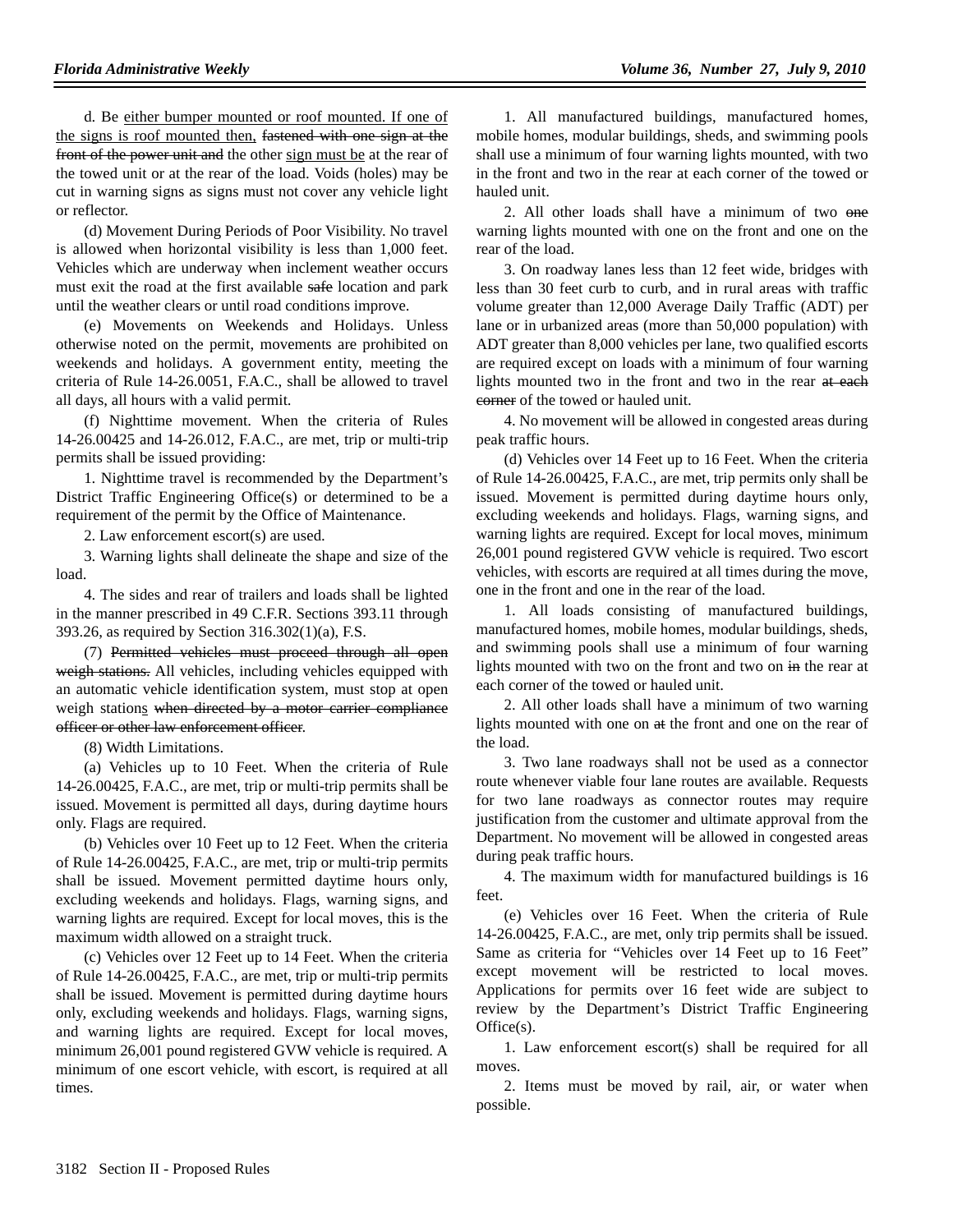3. Trip permit requests for vehicles over 22 feet wide will require an affidavit verifying that the proposed route has adequate horizontal clearance to accommodate the requested width in addition to two feet on each side.

(9) Height Limitations.

(a) Vehicles up to 14 Feet 6 Inches. When the criteria of Rule 14-26.00425, F.A.C., are met, trip or multi-trip permits shall be issued. Movement is permitted all days and all hours. Except for local moves, this is the maximum height for loads hauled on straight trucks.

(b) Vehicles over 14 Feet 6 Inches up to 16 Feet. When the criteria of Rule 14-26.00425, F.A.C., are met, trip or multi-trip permits shall be issued. Movement is permitted daytime hours only, excluding weekends and holidays. Flags, warning signs, and warning lights are required. A minimum of two warning lights are required; one mounted on the front and one on the rear of the load. An escort vehicle with a vertical height indicator is required to precede the load. Trip permit requests for movement of vehicles over 15 feet high will require an affidavit verifying the proposed route has clearance to accommodate the request height plus six inches.

(c) Vehicles over 16 Feet. When the criteria of Rule 14-26.00425, F.A.C., are met, trip or multi-trip permits shall be issued. Multi-trip permits shall be limited to vehicles up to 18 feet. Movement is permitted during daytime hours only, excluding weekends and holidays. Flags, warning signs, and warning lights are required. A minimum of two warning lights are required with one mounted on the front and one on the rear of the load. In addition, movement is restricted to local moves only.

1. Trip permit requests for movement of vehicles over 15 feet high will require an affidavit verifying the proposed route has clearance to accommodate the request height plus six inches.

1.2. One law enforcement escort in addition to one escort is required. One escort must precede the load with a vertical height indicator.

2.3. Appropriate utility personnel will also be required whenever the load will encounter low barriers, such as overhead structures, traffic signals, and low wires.

(10) Length Limitations.

(a) Vehicles up to 80 Feet. When the criteria of Rule 14-26.00425, F.A.C., are met, trip or multi-trip permits shall be issued. Movement is permitted all days, and all hours.

1. Rear overhang is limited to a maximum of 10 feet during nighttime movement unless otherwise stated on the permit.

2. When overhang exceeds 4 feet, a warning light is required on the top of the vehicle. At the extreme rear of the load there must be two red lamps and two red reflectors on each side of the load. Each required warning lamp shall be visible from a distance of at least 500 feet.

(b) Vehicles over 80 Feet. When the criteria of Rule 14-26.00425, F.A.C., are met, trip or multi-trip permits shall be issued. Movement is permitted during daytime hours only, excluding weekends and holidays. Flags, warning signs, and warning lights are required. A minimum of two warning lights are required to be mounted: one on the front and one on the rear of the load.

1. No movement will be allowed in congested areas during peak traffic hours for vehicles over 85 feet in length.

2. An escort is required when the length exceeds 95 feet.

3. Truck tractor semi-trailers with three points of articulation are allowed up to 105 feet without an escort.

4. Maximum length for a manufactured home, tractor combination is 105 feet provided the length of the towed housing does not exceed 81 feet, including all overhangs and tongue.

5. Two qualified escorts are required when the length exceeds 150 feet unless the vehicle is traveling on a limited access facility, then only one qualified escort is required.

6. One law enforcement escort and one qualified escort are required when the length exceeds 250 feet.

(c) Self-Propelled Equipment Length Limitations. When the criteria of Rule 14-26.00425, F.A.C., are met, trip or multi-trip permits shall be issued. For all self-propelled equipment, the boom must be fully retracted. Nighttime movement requires that the front overhang has a minimum of 80 inches clearance above the roadway. In addition, no movement is allowed on limited access facilities with units designed for off road use. Flags and one warning light are required. In addition the following restrictions will apply:

1. Total length up to 60 Feet.

a. Front Overhang over 3 Feet up to 9 Feet. Movement is permitted on all days, all hours. A warning light is required to be mounted at the extreme end of the protrusion in such a way as to be seen by all approaching traffic.

b. Front Overhang over 9 Feet. Movement is permitted all days, during daytime hours only. A warning light is required to be mounted at the extreme end of the protrusion in such a way as to be seen by all approaching traffic.

2. Total Length over 60 Feet up to 85 Foot Feet Maximum. Movement is permitted during daytime hours only, excluding weekends and holidays. A warning light is required to be mounted at the extreme end of the protrusion in such a way as to be seen by all approaching traffic.

(11) Multiple Loading. When the criteria of Rule 14-26.00425, F.A.C., are met, trip or multi-trip permits shall be issued providing:

(a) Multiple loading does not cause the dimensions of the load to exceed those limits established in Section 316.515, F.S., and

(b) Multiple loading does not cause the gross vehicle weight to exceed those limits established in Section 316.535, F.S.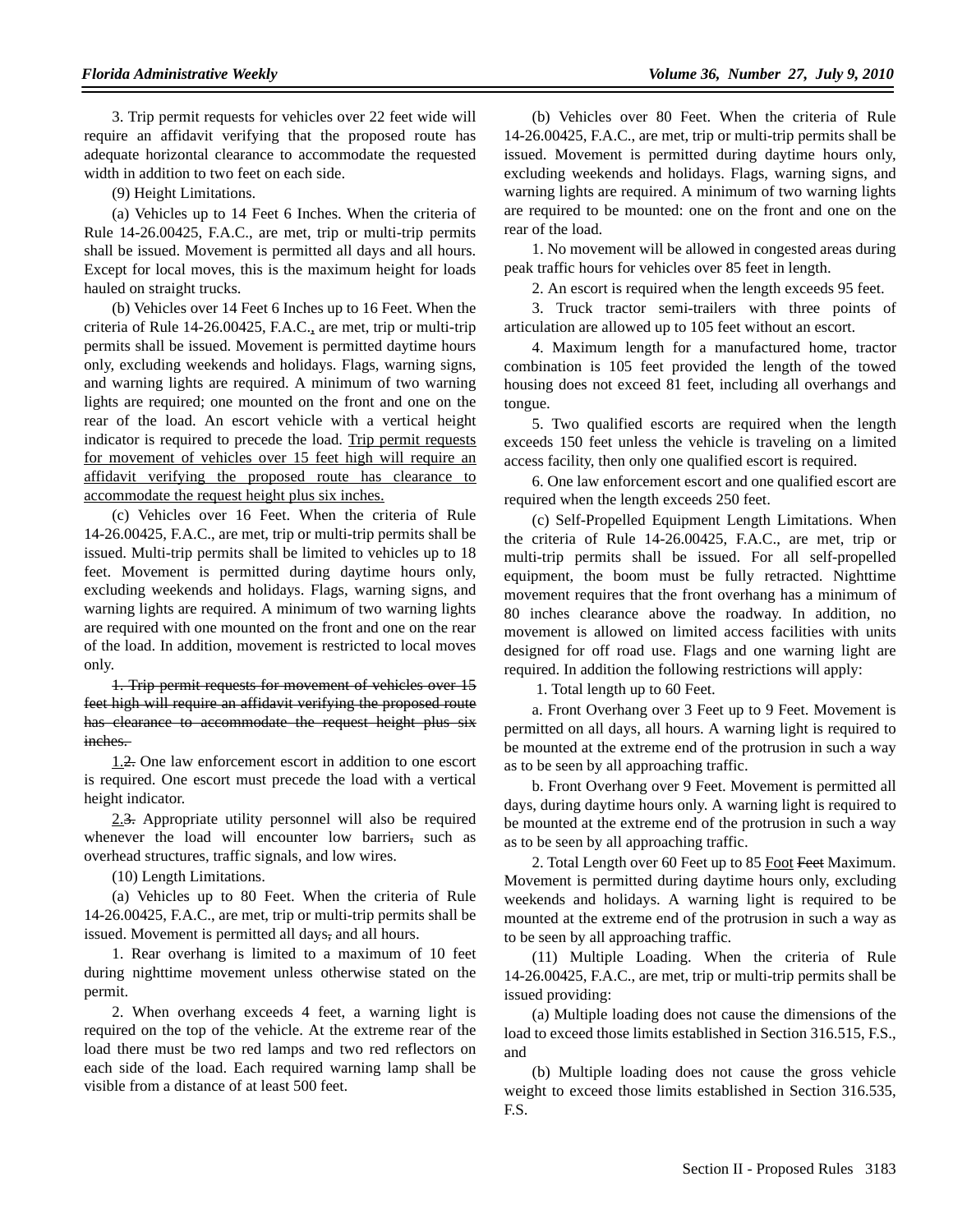(c) Vehicles will only be allowed to exceed the gross vehicle weight limits established in Section 316.535, F.S., when:

1. Attachments (e.g. blade, rake, bucket, counterweights) that are a normal part of the equipment have been removed to reduce the size of the load for safety reasons. Multiple attachments may be transported if they are attachable to the equipment and necessary for operation.

2. The gross vehicle weight does not exceed 100,000 pounds and no more than two overlength items are being hauled.

(12) Designated Permits.

(a) Implements of Husbandry, farm equipment, agricultural trailers, and forestry equipment are exempt pursuant to by Section 316.515, F.S., from certain size requirements. Hhowever, these vehicles are not exempt from any overweight limitations set forth in Section 316.535, F.S. When the vehicle configurations exceed any of the weight limits described in Section 316.535, F.S., an overweight permit must be obtained from the Department.

(b) Movement of an empty truck tractor semi-trailer up to 11 feet in width and not over 105 feet in length, traveling on or within five miles of limited access roadways, when operating with an existing valid permit will be allowed to travel during nighttime hours. Warning lights are required to be mounted in such a way as to be seen by all approaching traffic. Extra axles and stingers may be hauled on the trailer to reduce overall dimensions for safety purposes.

(c) Semi-trailers greater than 53 feet, up to 57 feet 6 inches in length, may haul a divisible load when operating in a truck tractor semi-trailer combination with a valid trip or multi-trip permit.

(d) Truck tractor semi-trailer combinations hauling automobiles/boats may obtain a trip or multi-trip permit when the semi-trailer is greater than 50 feet up to 53 feet with an overall length not to exceed 80 feet inclusive of any overhang. This applies to both stinger and non-stinger steered vehicles.

(e) Straight truck and trailer combinations hauling automobiles/boat may obtain a trip or multi-trip permit when the trailer exceeds 28 feet with an overall length not to exceed 80 feet. No overhang is allowed.

(f) Trip or multi-trip permits will be issued to truck tractor semi-trailers combinations to deviate from inner-bridge requirements when traveling on interstate highways and when the criteria of Rule 14-26.00425, F.A.C., are met. These vehicles are not allowed to exceed the external bridge or axle weight limitations described in Section 316.535, F.S.

(13) Wrecker Permits.

(a) When the combined weight of the wrecker and disabled vehicle being towed exceeds the maximum weight limits established by Section 316.535, F.S., trip or multi-trip

permits shall be issued if all the criteria of Rule 14-26.00425, F.A.C., are met the wrecker must be operating under a wrecker permit as provided in Section 316.550(4), F.S.

(b) Escort requirements for towing disabled permitted vehicles shall be as prescribed in the original permit or amendment thereto for the towed vehicle.

(c) It is the responsibility of the wrecker operator to secure permits necessary to cover the attached load.

(d) In all instances where legal weight is exceeded, all available brakes on the towed vehicle will be functional and in operation at all times while being towed.

(e) An illegally loaded vehicle shall not become legal by being attached to a permitted wrecker

(f) The combined gross vehicle weight of the wrecker and towed vehicle shall not exceed  $140,000$   $132,000$  pounds.

(g) The combined length of the wrecker and the towed vehicle shall not exceed 135 120 feet.

(h) The permitted vehicle combination must be operated with attached map(s) showing acceptable routes for specific axle and vehicle configurations.

(i) When the criteria of Rule 14-26.00425, F.A.C., are met trip permits shall be issued, if the number of axles, axle spacing, axle weights and specified route of travel are provided for the combination.

Rulemaking Authority 316.515, 316.550, 334.044(2) FS. Law Implemented 316.550, 334.044(27) FS. History–New 8-26-82, Amended 12-6-83, Formerly 14-26.12, Amended 9-15-87, 5-2-90, 7-21-91, 6-23-96, 11-10-98, 2-1-10,

14-26.01311 Permits to Move Sealed Containerized Loads.

(1) Definitions. For the purposes of this rule:

(a) In accordance with Section 316.302(4), F.S., "Hazardous waste" or "hazardous materials" means as defined in Title 49, C.F.R., Part 171, Subpart A, Sec. 171.8.

(b) A "Sealed Containerized Load" means a freight container with or without wheels, as defined by the International Standards Organization, Series 1, Freight Containers – Classification, dimensions and ratings, ISO668-1988 [E], which freight container may or may not have wheels.

(c) "Destination point" means is the location where the packer's seal or U.S. Customs' seal is broken.

(d) "Point of origin" means the location where the packer's seal is affixed.

(2) General. Sealed containerized loads being moved via a truck or trucks and rail in conjunction with a maritime shipment will be considered a "nondivisible" load, eligible for an overweight or overdimensional permit, when the following conditions are met: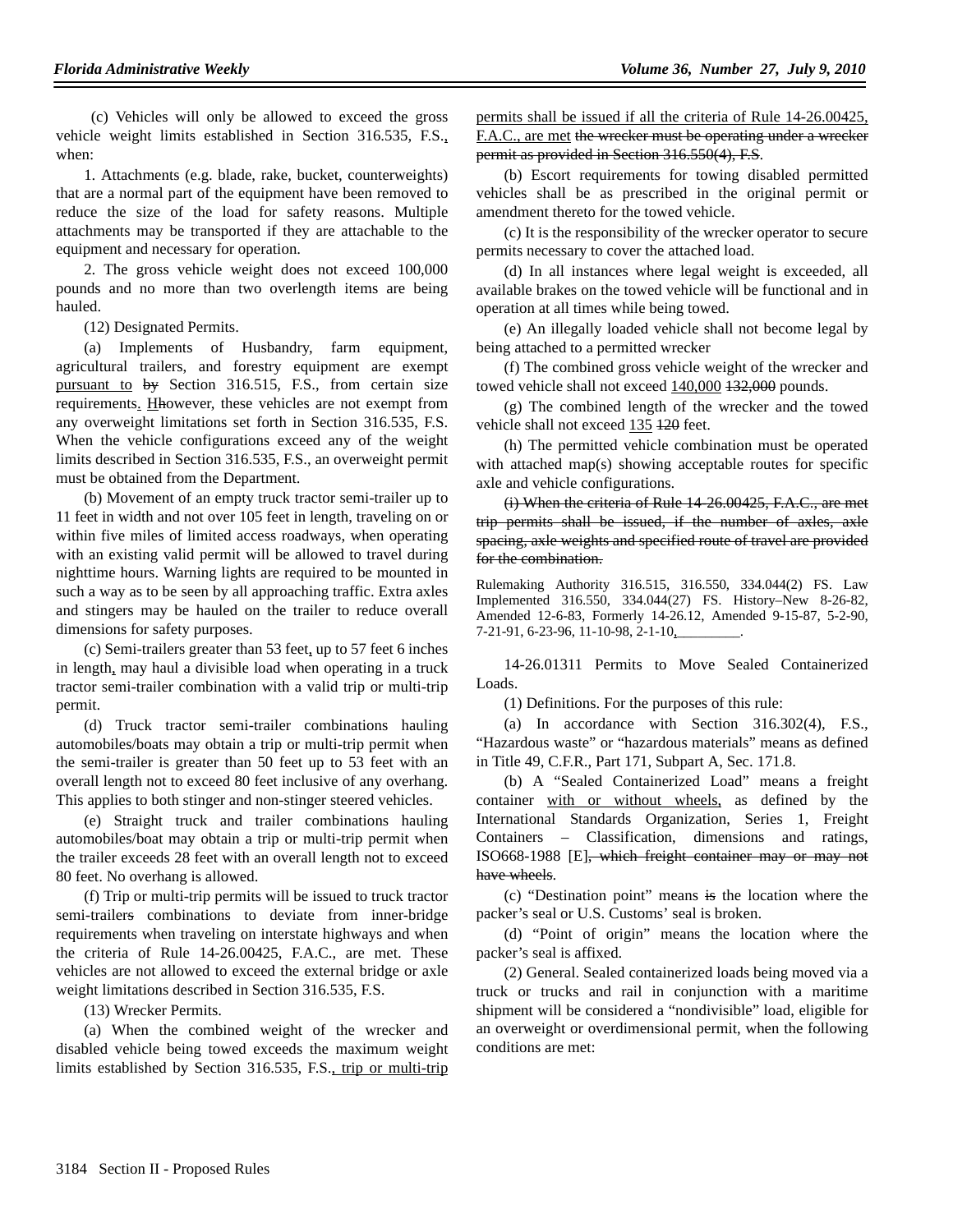(a) The sealed containerized load does not transport hazardous waste or hazardous materials which require placarding per Title 49, C.F.R., Part 172, Subpart F, as required by Section 316.302, F.S.,; and

(b) The sealed containerized load is being moved by a vehicle qualified to do so under the provisions of this rule:

1. From a maritime port to the destination point; or

2. From a maritime port to a railroad facility for movement to the destination point; or

3. From the point of origin to a maritime port; or

4. From the point of origin to a railroad facility for movement to a maritime port; and

(c) The sealed containerized load retains the original unbroken seal or a replacement U. S. Customs' seal throughout its transit until reaching its destination point.

(3) Required On-Board Documents.

(a) The operators of vehicles transporting sealed containerized loads by permits issued pursuant to this rule shall at all times have on board at least one of the following documents and under their control and available for inspection:

1. A short form master bill of lading;

2. A copy of an electronically transmitted way bill; or

3. A completed U.S. Customs Service Authority to move (Form 75-12) valid for the permitted load.

(b) The document(s) in paragraph (a) shall include the following readily identifiable information:

1. Consignor;

2. Point of origin;

3. Consignee;

4. Point of destination;

5. Either the number of the packer's cargo seal or the number of the U.S. Customs seal; and

6. A statement that the load being transported does not contain any hazardous waste material or that any hazardous materials which require placarding per Title 49, C.F.R., Part 172, Subpart F material is packaged as provided in Title 49 C.F.R. Part 172.101 Hazardous Material.

(c) The document(s) in paragraph (a) shall be in the form of a hard copy having a signature on each document.

(4) No Straight Trucks. Because of the nature of the load to be carried and the potential for increased wear to the highway from vehicles so loaded, no straight truck, as defined in Section 316.003(70), F.S., shall be eligible for a permit to haul sealed containerized loads.

(5) Trip or Multi-Trip Permits. When applying for a trip or multi-trip permit to transport sealed containerized loads, the hauler must furnish all relevant details on the proposed move to the Department's Permit Office Permits Section. At a minimum, this shall include:

(a) Maximum gross weight;

(b) Axle spacing (center to center of each axle);

(c) The total number of axles and total weight on each axle of the vehicle/vehicle combination;

(d) The origin and destination of the highway move (for trip permits);

(e) Either the number of the packer's cargo seal or the number of the U.S. Customs' seal;

(f) The State highway(s) requested to be traveled (for trip permits); and

(g) A reasonable description of the contents of the sealed containerized load to be moved.

(6) Overall Gross Vehicle Weight. Vehicles operating under a permit issued pursuant to this rule shall not exceed an overall gross vehicle weight of 95,000 pounds.

(7) Axle Spacings. All vehicles operating under a permit issued pursuant to this rule shall meet the minimum axle spacing requirements described in the permit.

(8) Number of Axles. All vehicles operating under a permit issued pursuant to this rule shall have a minimum of five load-bearing axles in operation at all times during movement.

(9) Outer Bridge Length. All vehicles operating under a permit issued pursuant to this rule shall have an outer bridge length of 51 feet or greater.

Rulemaking Authority 316.550, 334.044(2) FS. Law Implemented 316.535, 316.550, 334.044(27) FS. History–New 9-14-93, Amended  $6-23-96, 2-1-10, \underline{\hspace{2cm}}$ 

14-26.015 Penalties.

(1) Any vehicle in violation of any permit criteria, or operating without a permit where one is required, will be required to correct all offending irregularities or obtain a new permit based on the vehicle's actual load prior to release of the vehicle. Additionally, the following penalties for violation of permit requirements will apply:

 (a) An oversize or overweight vehicle being operated without a permit will have penalties assessed in accordance with Sections Section  $316.545$  and  $316.516$ , F.S., for overweight vehicles and Section 316.515, F.S., for overdimensional vehicles.

 (b) A vehicle operated with a valid permit which exceeds the weight criteria contained in the permit, will be assessed a penalty for every pound or portion thereof exceeding the permitted weight as provided in Section 316.545, F.S.

(c) A vehicle operated with a valid permit which exceeds the dimensional criteria contained in the permit, will be assessed a penalty for every foot or portion thereof exceeding the permitted dimension, as provided in Section 316.516, F.S., except that the total penalty for the vehicle shall not exceed \$1,000.00, as provided in Section 316.550(9)(b), F.S.

(d) A vehicle operated with a valid permit which vehicle violates an operational or safety provision contained in the permit, will be assessed a penalty of \$100.00 per safety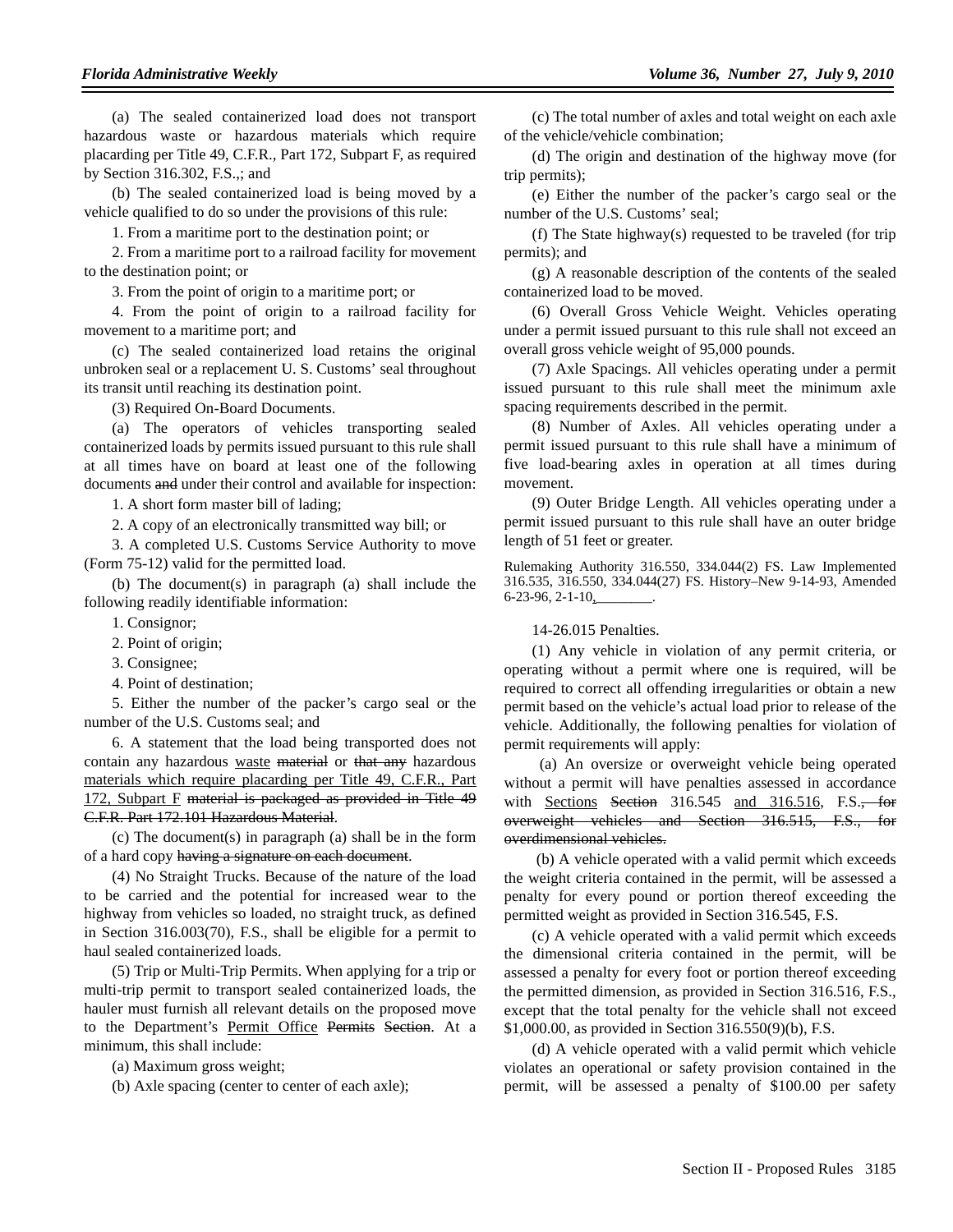violation (lights, flags, signs, etc.) and \$250.00 per absent escort, except that the total penalty for the vehicle shall not exceed \$1,000.00.

(e) A vehicle operated with a valid permit which violates daytime, nighttime, or restricted hours of travel restrictions shown on the permit<sub>1</sub>; which violates weekend and holiday travel restrictions shown on the permit<sub>i</sub>; or which violates the restrictions against movement during periods of poor visibility, will be assessed a penalty of \$1,000.00 and the vehicle will be parked at owner's expense and responsibility until the next authorized travel period.

(f) Any vehicle which bypasses an open weigh station will be assessed a penalty of \$1,000.00.

 (2) Null and Void Criteria. Any vehicle found to be operating under one or more of the following conditions shall be determined to be out of conformity with the provisions of the permit, in which case the vehicle is considered to be in non-compliance and the permit will be declared to be null and void for that vehicle for that trip.: Penalties will be assessed as provided in Sections 316.516 and 316.545, F.S., and the vehicle must remain until the load is brought into compliance or a valid permit is obtained.

(a) The vehicle does not have the required number of axles. Penalty to be assessed for the weight only.

(b) The vehicle has an expired blanket permit (lapsed for less than 30 days). Penalty to be assessed for both weight and size.

(c) The vehicle is not on the route designated on the permit or on an approved route on the multi-trip permit attachments. Penalty to be assessed for both weight and size.

(d) The vehicle is a self-propelled truck crane towing a motor vehicle that exceeds the 5,000 pound limit allowed in Section 316.550, F.S. Penalty to be assessed for weight only.

(e) The vehicle is operating with a permit which has been altered or forged. Penalty to be assessed for both weight and size.

(f) The vehicle is not as represented by the facts on the permit. Penalty to be assessed for both weight and size. This violation will not be applicable if it duplicates another violation noted in a specific citation.

(g) The vehicle contains multiple loading (except as allowed per this rule). Penalty to be assessed based upon the nature of the violation (weight or size).

(h) The vehicle was operating during nighttime hours when not allowed by the permit or its attachments. Penalty to be assessed for size only.

(i) The tires on the vehicle are smaller than those specified on the permit. Penalty to be assessed for weight only.

(j) The vehicle has an outer-bridge dimension which is less than the minimum specified on the permit and the outer-bridge dimension cannot be adjusted to meet the permit requirements. Penalty to be assessed for weight only.

(k) The vehicle is being operated under a multi-trip permit and the permit is not accompanied by the attachments described in the permit. Penalty to be assessed based upon the nature of the violation (weight or size).

(l) The vehicle is being operated with a permit which does not meet the definition of expired permit. Penalty to be assessed for both weight and size.

(m) The vehicle bypasses an open weigh station. Penalty to be assessed for both weight and size.

Rulemaking Authority 316.516(4), 334.044(2) FS. Law Implemented 316.516(4), 316.550(6), (8) FS. History–New 6-23-96, Amended 11-10-98, 2-1-10,

NAME OF PERSON ORIGINATING PROPOSED RULE: Tim Lattner, Director, Office of Maintenance

NAME OF AGENCY HEAD WHO APPROVED THE PROPOSED RULE: Stephanie C. Kopelousos, Secretary

DATE PROPOSED RULE APPROVED BY AGENCY HEAD: June 29, 2010

DATE NOTICE OF PROPOSED RULE DEVELOPMENT PUBLISHED IN FAW: May 14, 2010

#### **DEPARTMENT OF TRANSPORTATION**

RULE NO.: RULE TITLE: 14-85.022 Permits

PURPOSE AND EFFECT: Rule 14-85.022, F.A.C., is being amended to establish a new formula for calculating annual permit fees, reinstate former Logo businesses, and provide a reduced monthly fee for businesses in disaster areas.

SUMMARY: Annual permit fees are being amended.

SUMMARY OF STATEMENT OF ESTIMATED REGULATORY COSTS: No Statement of Estimated Regulatory Cost was prepared.

Any person who wishes to provide information regarding a statement of estimated regulatory costs, or provide a proposal for a lower cost regulatory alternative must do so in writing within 21 days of this notice.

RULEMAKING AUTHORITY: 334.044(2), 479.261 FS.

LAW IMPLEMENTED: 479.261 FS.

A HEARING WILL BE HELD AT THE DATE, TIME AND PLACE SHOWN BELOW:

DATE AND TIME: July 26, 2010, 10:00 a.m.

PLACE: Department of Transportation, Haydon Burns Building Auditorium, 605 Suwannee Street, Tallahassee, Florida 32399

Pursuant to the provisions of the Americans with Disabilities Act, any person requiring special accommodations to participate in this workshop/meeting is asked to advise the agency at least 7 days before the workshop/meeting by contacting: Deanna R. Hurt, Clerk of Agency Proceedings, Florida Department of Transportation, Office of the General Counsel, 605 Suwannee Street, Mail Station 58, Tallahassee,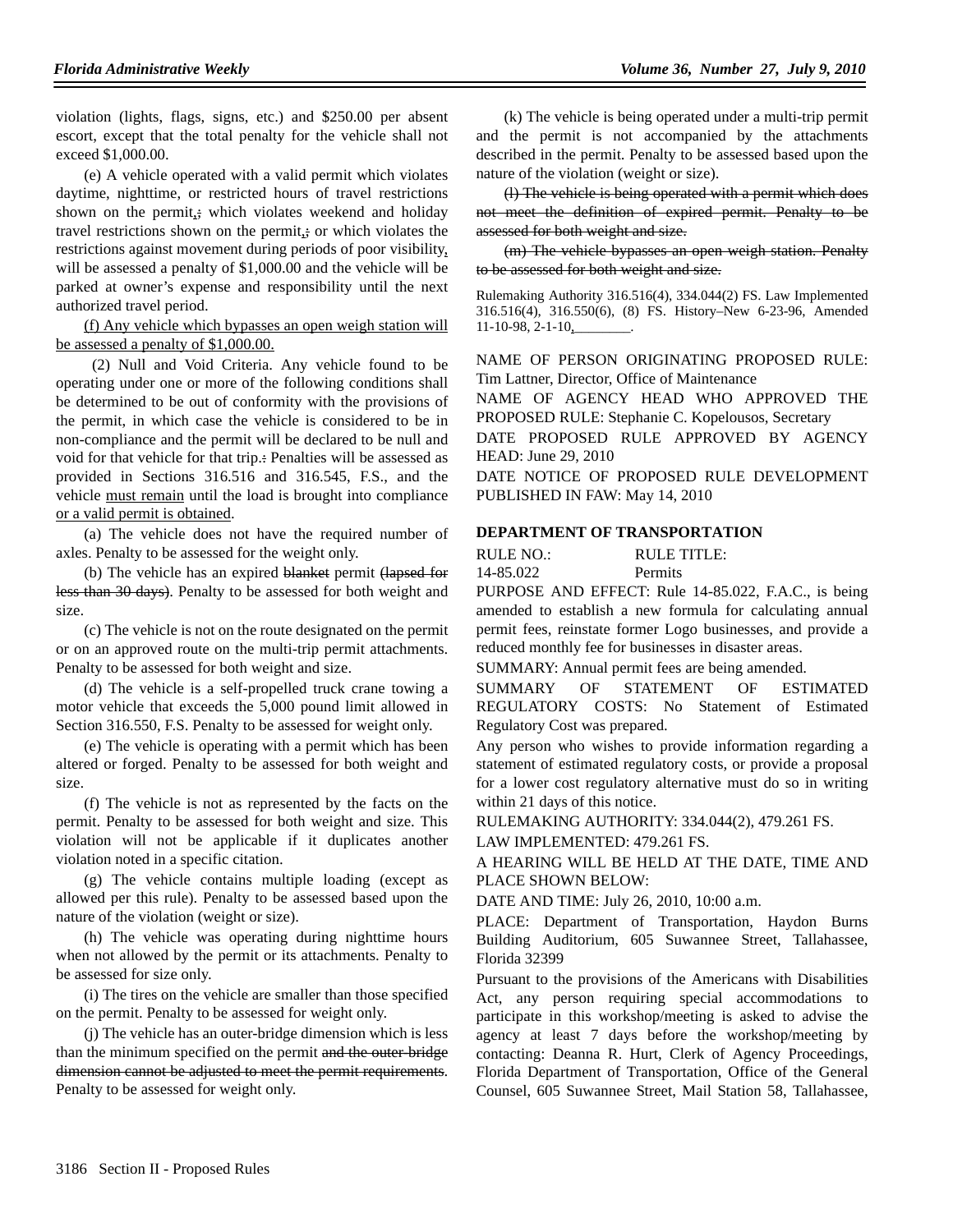Florida 32399-0458. If you are hearing or speech impaired, please contact the agency using the Florida Relay Service, 1(800)955-8771 (TDD) or 1(800)955-8770 (Voice).

THE PERSON TO BE CONTACTED REGARDING THE PROPOSED RULE IS: Deanna R. Hurt, Clerk of Agency Proceedings, Florida Department of Transportation, Office of the General Counsel, 605 Suwannee Street, Mail Station 58, Tallahassee, Florida 32399-0458

#### THE FULL TEXT OF THE PROPOSED RULE IS:

14-85.022 Permits.

(1) Permit Period. All permits shall expire annually on December 31. However, initial permits approved after September 30, will expire December 31 of the year following approval.

(2) Permit Fees. Effective January 1, 2010, permit fees shall be in accordance with the provisions of Section 479.261(5), F.S.

(a) The following charts show the groupings for both AADT and population. Annual fees for participation in the Logo Sign Program are computed based upon the Annual Average Daily Traffic (AADT) at each interchange, the population of the area surrounding the interchange, market conditions, and the costs of the program. The following charts show the groupings for both AADT and population:

| <b>AADT</b> Grouping       |                    |       |
|----------------------------|--------------------|-------|
|                            | $\leq$             | Group |
|                            | 30,000             |       |
| 30,000                     | 75,000             |       |
| 75,000                     | 175,000            |       |
| 175,000                    |                    |       |
| <b>Population Grouping</b> |                    |       |
| $>=$                       |                    | Group |
|                            | 5,000              |       |
| 5,000                      | 50,000             |       |
| <del>50,000</del>          | 200,000            |       |
| <del>200,000</del>         | <del>500,000</del> |       |
| <del>500.000</del>         |                    |       |

The following chart shows the weighted values assigned to each factor:

| Fee Formula Factors |         |  |
|---------------------|---------|--|
| A A UU              | 230 600 |  |
| Population          | 40O     |  |
| Cost                | 1000    |  |

The fee for each interchange is computed as follows:

(AADT Group x AADT Factor) + (Population Group x Population Factor) + Cost Factor

EXAMPLE: For an interchange with an AADT of 60,000 and a population of 75,000, the fee is computed as follows:

 $AADT$  Group = 1

Population Group  $= 2.3$ 

 $(1 \times 230\,600) + (2 \cdot 3 \times 400) + 1000 = $2,030\, $2,800$ 

The fees calculated above are for a mainline logo sign and ramp logo signs in both directions of the interstate. At interchanges where the configuration only allows access to the business in a single direction, one mainline logo sign and one ramp logo sign will be provided and the fee will be one-half (1/2) that computed for both directions.

 $(b)(a)$  Payment of permit fees shall be by U.S. currency, postal money order, bank draft, cashier's check, personal check, or business check. If a personal or business check is not honored for any reason by the bank on which it is drawn, the application for which the fee was submitted will be denied. If an individual or company issues two or more checks to the Department or Program Administrator that are not honored, no further personal or business checks will be accepted from that individual or company, regardless of whether restitution has been made on previous checks.

(c) For calendar year 2010, the annual permit fees shall be reduced to conform to the formula shown above. Each business that has paid a 2010 annual permit fee in excess of the reduced annual fee amount shall be issued a credit for the excess amount. Such credits shall apply to the permitted location only and shall be applied against future permit renewals. No refunds shall be provided. Businesses which cancelled or did not renew participation for 2010, and for which space is available on the display panel, shall be provided a notice allowing thirty (30) days to reinstate participation in the program. Reinstatement shall be granted upon receipt of payment of an amount equal to 75% of the annual permit fee amount as computed from the above formula.

(d) For any business located within a threatened area as identified in a Proclamation or Executive Order declaring a State of Emergency pursuant to Section 252.36(2), F.S., the annual permit fee shall be reduced to \$83.33 per month (\$1,000 per year) during existence of the state of emergency. For businesses which are signed in a single direction, the fee shall be reduced to \$41.67 per month (\$500 per year). If the Proclamation or Executive Order is issued after fees have been paid for the year, the business will be issued a credit for any excess amount paid. Such credits shall apply to the permitted location only and shall be applied against future permit renewals. No refunds shall be provided. If the State of Emergency is terminated after payment is received for the annual permit fees, the business shall be billed for any difference between the fee paid and the prorated annual permit fee and shall have thirty (30) days to pay such additional amount.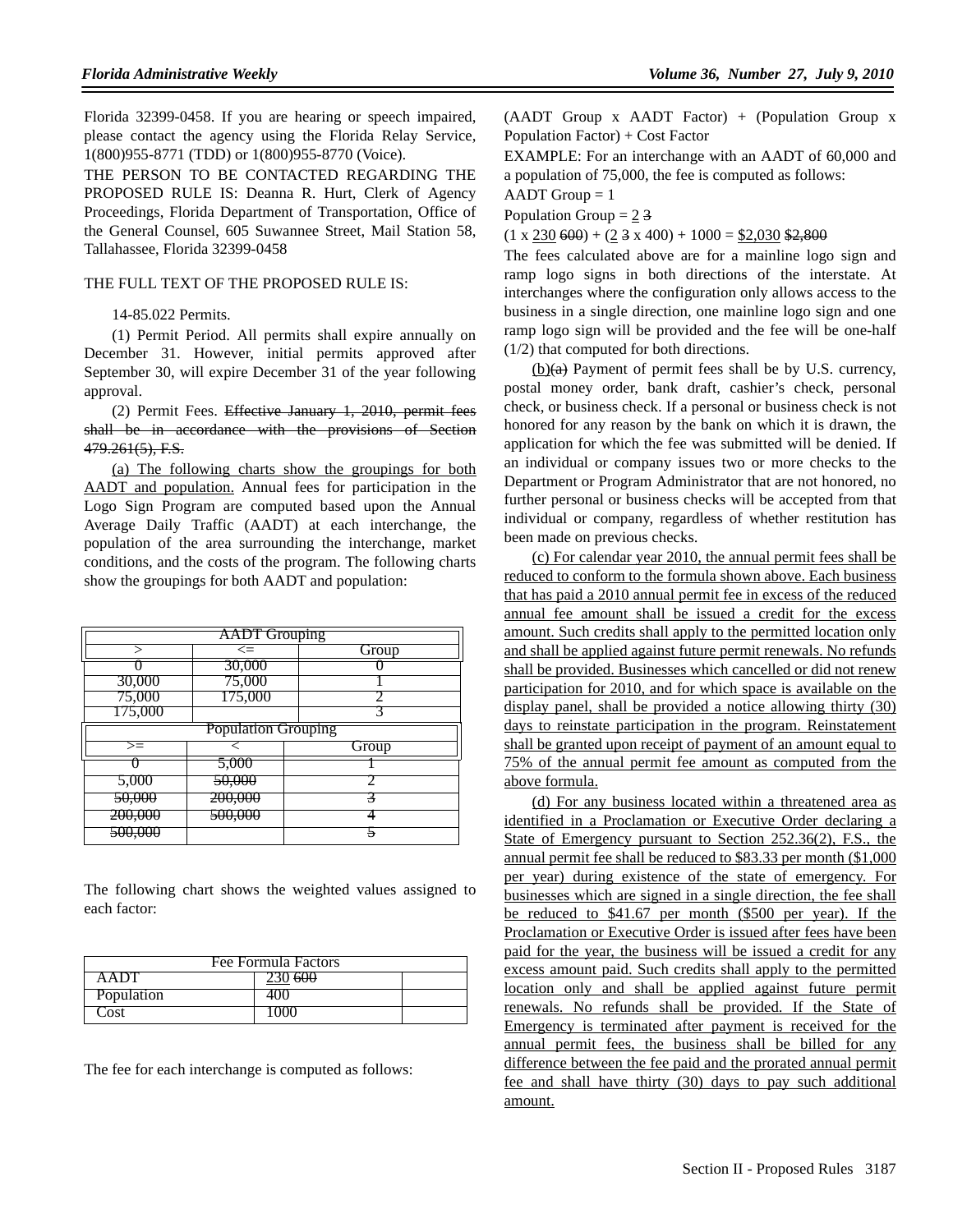$(e)(b)$  The permit fee will be prorated with  $1/12$  of the permit fee charged for each month or portion thereof remaining in the calendar year after the date of approval of an application. The fee for an application approved after September 30 will also include the fees for the next calendar year.

 $(3)(e)$  A full service or self service gas business providing gas pumping service to motorists with disabilities and wishing to display the International Symbol of Accessibility for the Handicapped (Symbol D9-5 *Manual on Uniform Traffic Control Devices*) on its business logo, the business will be charged a one-time additional fee of \$100 per display panel, payable in advance.

 $(4)(d)$  When a participating business wishes to change a business logo, there will be a \$100 change-out fee for each business logo, payable in advance.

 $(5)(3)$  Initial Permit Application. A business applying to display a business logo must submit a completed Logo Sign Permit Application on Form 575-070-34, Rev. 12/09 07/08, incorporated by reference, to the Program Administrator. A Logo Sign Permit Application may be obtained at http://www.dot.state.fl.us/rightofway/Documents.shtm.

(6)(4) Completed applications will be acted upon within 30 days of receipt. Written notice of the decision will be furnished to the applicant.

 $(7)(5)$  Permit fees must be received by the Program Administrator within 30 days of the notification of permit approval.

 $(8)(6)$  After notification of approval, the applicant shall be responsible for providing the Program Administrator with all required business logo signage.

 $(9)(7)$  The business logo will generally be affixed to the display panel within 30 days of receipt of the business logo or the permit fee, whichever is later.

 $(10)(8)$  When space is not available on a logo structure for a qualified business, the business will be placed on a waiting list in each individual category in the order in which the application was received. When space becomes available, notice will be provided to the business with the highest priority, providing the business 30 days within which to submit an application in accordance with this section.

Rulemaking Authority 334.044(2), 479.261(1), 479.261(7) FS. Law Implemented 479.261(3), 479.261(4), 479.261(5) FS. History–New 12-15-09, Amended

NAME OF PERSON ORIGINATING PROPOSED RULE: John L. Garner, Director, Office of Right of Way

NAME OF AGENCY HEAD WHO APPROVED THE PROPOSED RULE: Stephanie C. Kopelousos, Secretary

DATE PROPOSED RULE APPROVED BY AGENCY HEAD: June 29, 2010

DATE NOTICE OF PROPOSED RULE DEVELOPMENT PUBLISHED IN FAW: April 9, 2010

## **BOARD OF TRUSTEES OF THE INTERNAL IMPROVEMENT TRUST FUND**

Notices for the Board of Trustees of the Internal Improvement Trust Fund between December 28, 2001 and June 30, 2006, go to http://www.dep.state.fl.us/ under the link or button titled "Official Notices."

## **DEPARTMENT OF VETERANS' AFFAIRS**

## **Division of Veterans' Benefits and Assistance**

| RULE NO.: | RULE TITLE:                     |
|-----------|---------------------------------|
| 55A-3.006 | <b>Continuing Certification</b> |

PURPOSE AND EFFECT: The proposed amendment will require Veterans Service Officers attending a training refresher course to pass an exam demonstrating mastery of the covered material.

SUMMARY: The current rule makes the exam optional at the discretion of FDVA.

SUMMARY OF STATEMENT OF ESTIMATED REGULATORY COSTS: No Statement of Estimated Regulatory Cost was prepared.

Any person who wishes to provide information regarding a statement of estimated regulatory costs, or provide a proposal for a lower cost regulatory alternative must do so in writing within 21 days of this notice.

RULEMAKING AUTHORITY: 292.05(3) FS.

LAW IMPLEMENTED: 292.11 FS.

IF REQUESTED WITHIN 21 DAYS OF THE DATE OF THIS NOTICE, A HEARING WILL BE SCHEDULED AND ANNOUNCED IN THE FAW.

Pursuant to the provisions of the Americans with Disabilities Act, any person requiring special accommodations to participate in this workshop/meeting is asked to advise the agency at least 5 days before the workshop/meeting by contacting: David Herman, (850)487-1533. If you are hearing or speech impaired, please contact the agency using the Florida Relay Service, 1(800)955-8771 (TDD) or 1(800)955-8770 (Voice).

THE PERSON TO BE CONTACTED REGARDING THE PROPOSED RULE IS: David Herman, FDVA General Counsel, 4040 Esplanade Way, Suite 180, Tallahassee, FL 32399

#### THE FULL TEXT OF THE PROPOSED RULE IS:

## 55A-3.006 Continuing Certification.

As a condition of remaining in employment, each county or city Veteran Service Officer shall attend the Department's periodic training refresher courses. The refresher courses are designed to acquaint the Veteran Service Officer with new regulations and amendments to existing regulations as well as to answer any questions which the Officer may have concerning the responsibilities of the office. Each Veteran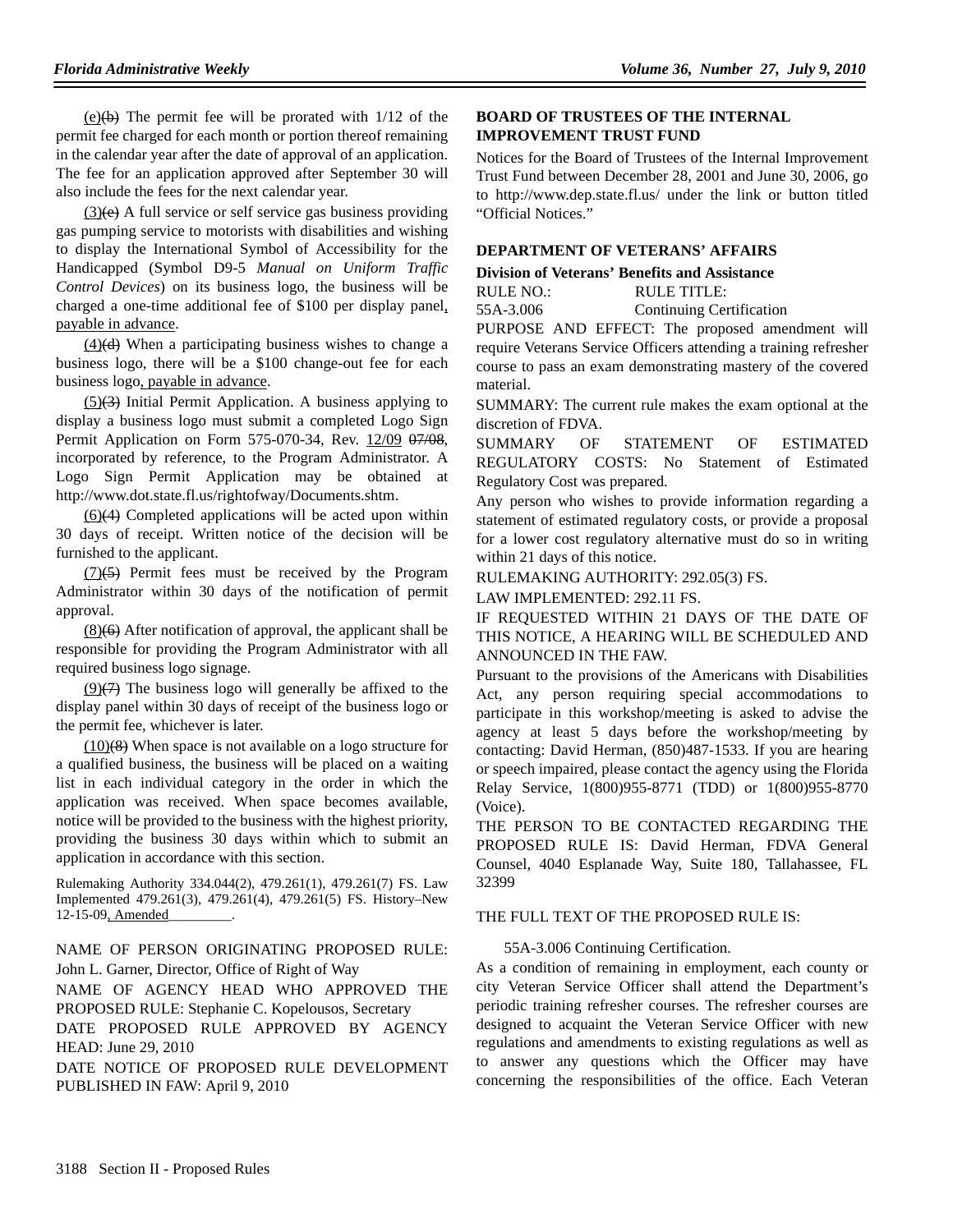Service Officer attending a training refresher course shall may be required to pass a test demonstrating mastery of the subject covered during the refresher training session.

Rulemaking Specific Authority 292.05(3) FS. Law Implemented 292.11 FS. History–New 8-14-79, Formerly 9H-3.06, 22S-3.06, 22S-3.006, Amended 10-4-89,

NAME OF PERSON ORIGINATING PROPOSED RULE: David Herman

NAME OF AGENCY HEAD WHO APPROVED THE PROPOSED RULE: LeRoy Collins Jr.

DATE PROPOSED RULE APPROVED BY AGENCY HEAD: July 28, 2010

DATE NOTICE OF PROPOSED RULE DEVELOPMENT PUBLISHED IN FAW: April 30, 2010, Vol. 36/17

#### **DEPARTMENT OF VETERANS' AFFAIRS**

#### **Division of Veterans' Benefits and Assistance**

RULE NO.: RULE TITLE:

55A-3.007 Failure to Attend Training Refresher Course

PURPOSE AND EFFECT: The proposed amendment requires county or city Veteran Service Officers who fail to attend a required refresher training course to demonstrate proficiency in the course material as a condition of continued certification.

SUMMARY: The current rule gives the Department the discretion to require a demonstration of proficiency.

SUMMARY OF STATEMENT OF ESTIMATED REGULATORY COSTS: No Statement of Estimated Regulatory Cost was prepared.

Any person who wishes to provide information regarding a statement of estimated regulatory costs, or provide a proposal for a lower cost regulatory alternative must do so in writing within 21 days of this notice.

RULEMAKING AUTHORITY: 292.05(3) FS.

LAW IMPLEMENTED: 292.11 FS.

IF REQUESTED WITHIN 21 DAYS OF THE DATE OF THIS NOTICE, A HEARING WILL BE SCHEDULED AND ANNOUNCED IN THE FAW.

Pursuant to the provisions of the Americans with Disabilities Act, any person requiring special accommodations to participate in this workshop/meeting is asked to advise the agency at least 5 days before the workshop/meeting by contacting: David Herman, (850)487-1533. If you are hearing or speech impaired, please contact the agency using the Florida Relay Service, 1(800)955-8771 (TDD) or 1(800)955-8770 (Voice).

THE PERSON TO BE CONTACTED REGARDING THE PROPOSED RULE IS: David Herman, (850)487-1533

THE FULL TEXT OF THE PROPOSED RULE IS:

55A-3.007 Failure to Attend Training Refresher Course.

Failure of a county or city Veteran Service Officer to attend any required training refresher course shall subject that Officer to revocation of certification. A county or city Veteran Service Officer who fails to attend a required training refresher course shall may be required to demonstrate proficiency in the matters covered in that refresher course as a condition of continued certification.

Rulemaking Specific Authority 292.05(3) FS. Law Implemented 292.11 FS. History–New 8-14-79, Formerly 9H-3.07, 22S-3.07, 22S-3.007, Amended 10-4-89,

NAME OF PERSON ORIGINATING PROPOSED RULE: David Herman, FDVA General Counsel, 4040 Esplanade Way, Suite 180, Tallahassee, FL 32399

NAME OF AGENCY HEAD WHO APPROVED THE PROPOSED RULE: LeRoy Collins Jr.

DATE PROPOSED RULE APPROVED BY AGENCY HEAD: July 28, 2010

DATE NOTICE OF PROPOSED RULE DEVELOPMENT PUBLISHED IN FAW: April 30, 2010, Vol. 36/17

## **DEPARTMENT OF VETERANS' AFFAIRS**

## **Division of Veterans' Benefits and Assistance**

RULE NO.: RULE TITLE:

55A-5.008 Supervisory Inspection Review

PURPOSE AND EFFECT: The proposed amendment requires FDVA's Bureau of State Approving Agency to suspend for 60 days an educational institution from participation in GI Bill educational programs for noncompliance with Federal standards. At the end of the 60 day period, if FDVA finds that the institution has conformed its programs to the standards then it shall lift the suspension.

SUMMARY: Currently, the rule cited provides discretion to FDVA regarding suspension of educational institutions from participating in GI Bill Programs. At the request of the Joint Administrative Procedures Committee (JAPC), we are removing this discretion, making the rule requirements mandatory.

SUMMARY OF STATEMENT OF ESTIMATED REGULATORY COSTS: No Statement of Estimated Regulatory Cost was prepared.

Any person who wishes to provide information regarding a statement of estimated regulatory costs, or provide a proposal for a lower cost regulatory alternative must do so in writing within 21 days of this notice.

RULEMAKING AUTHORITY: 292.05(3) FS.

LAW IMPLEMENTED: 295.124 FS.

IF REQUESTED WITHIN 21 DAYS OF THE DATE OF THIS NOTICE, A HEARING WILL BE SCHEDULED AND ANNOUNCED IN THE FAW.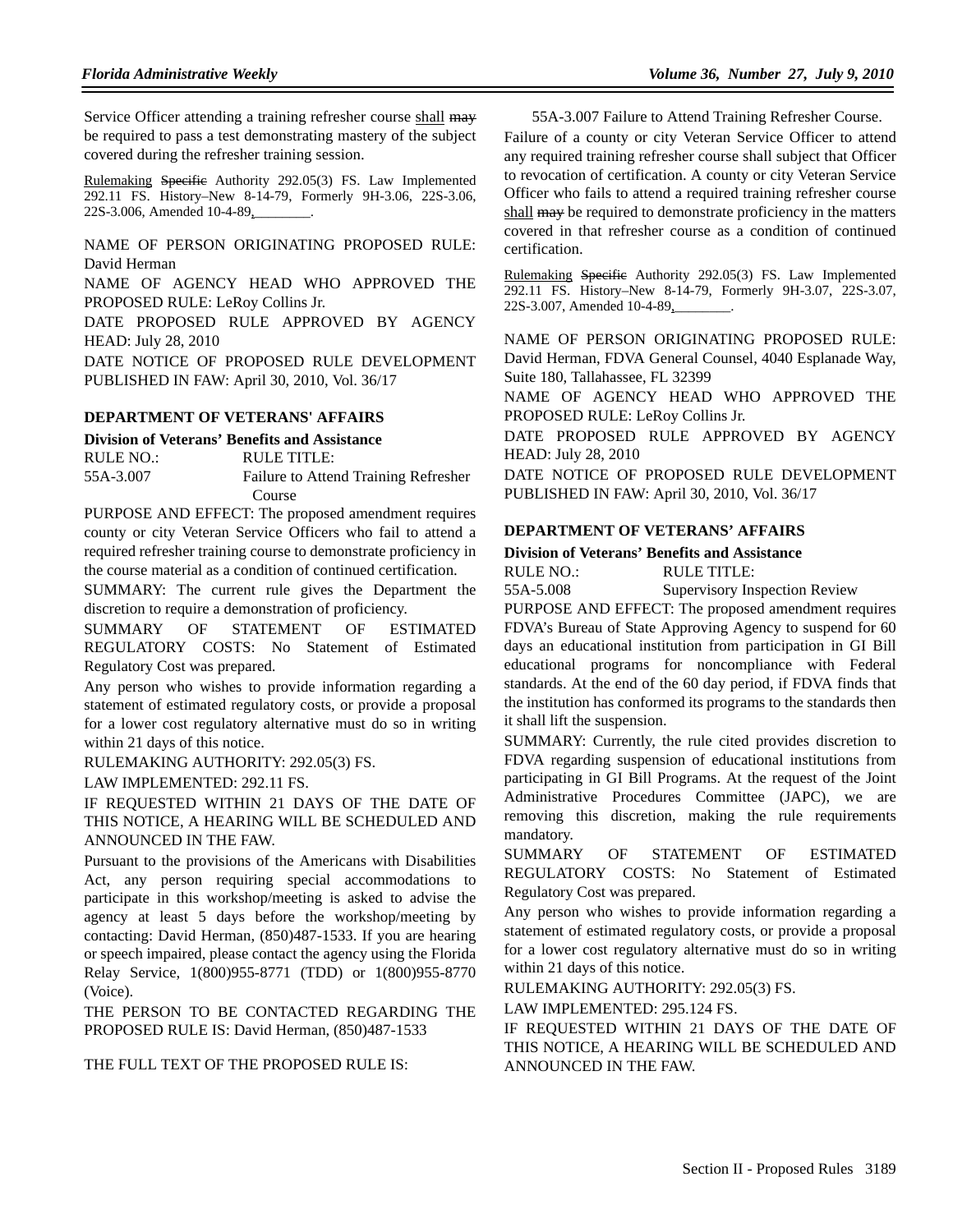Pursuant to the provisions of the Americans with Disabilities Act, any person requiring special accommodations to participate in this workshop/meeting is asked to advise the agency at least 5 days before the workshop/meeting by contacting: David Herman, (850)487-1533. If you are hearing or speech impaired, please contact the agency using the Florida Relay Service, 1(800)955-8771 (TDD) or 1(800)955-8770 (Voice).

THE PERSON TO BE CONTACTED REGARDING THE PROPOSED RULE IS: David Herman, (850)487-1533

#### THE FULL TEXT OF THE PROPOSED RULE IS:

#### 55A-5.008 Supervisory Inspection Review.

(1) The Bureau shall conduct an ongoing review of institutions which have a veteran or other eligible person enrolled in an accredited or nonaccredited course or program for the purpose of determining if the approved course or program continues to meet all the conditions for approval. Supervisory and inspection visits shall be coordinated to the extent possible with the schedule of compliance surveys to be conducted by the U.S.D.V.A. in order to avoid duplication of effort. The following priorities shall be observed by the Bureau when scheduling visits:

Priority I – Reports and Visits Requested by the U.S.D.V.A.

Priority II – New Approvals

Priority III – Revision of Existing Approvals

Priority IV – Routine Supervisory Visits

(2) Following each review, the Bureau shall advise the educational institution of its findings. A copy of the inspection report shall be furnished the Secretary of Veterans' Affairs.

(3) In any case where the Bureau determines that a course or program no longer meets the applicable standards, it shall may suspend the educational institution for a period of 60 days during which time no new veterans may be enrolled for purposes of receiving benefits. At the end of the 60 day period, if the Bureau finds that the educational institution has conformed its courses or programs to the applicable standards, the Bureau shall may lift the suspension. If the Bureau finds the courses or programs still do not comply with the applicable standards, it shall issue a letter of disapproval to the educational institution and forward a copy of the letter to the U.S.D.V.A.

Rulemaking Specific Authority 292.05(3) FS. Law Implemented 295.124 FS. History–New 9-2-79, Formerly 9H-5.08, 22S-5.08, 22S-5.008, Amended 10-30-89, 12-5-95,

NAME OF PERSON ORIGINATING PROPOSED RULE: David Herman, FDVA General Counsel, 4040 Esplanade Way, Suite 180, Tallahassee, FL 32399

NAME OF AGENCY HEAD WHO APPROVED THE PROPOSED RULE: LeRoy Collins Jr.

DATE PROPOSED RULE APPROVED BY AGENCY HEAD: July 28, 2010 DATE NOTICE OF PROPOSED RULE DEVELOPMENT PUBLISHED IN FAW: April 30, 2010, Vol. 36/17

## **DEPARTMENT OF BUSINESS AND PROFESSIONAL REGULATION**

#### **Division of Physical Therapy**

| <b>RULE NOS.:</b> | <b>RULE TITLES:</b>                |
|-------------------|------------------------------------|
| 61F6-9.018        | Organization                       |
| 61F6-9.020        | Delegation of Powers and Duties to |
|                   | <b>Physical Therapy Council</b>    |
| 61F6-9.021        | Model Rules of Procedure           |
| 61F6-9.022        | <b>Declaratory Statement</b>       |

PURPOSE AND EFFECT: The Board proposes to repeal the rules due to the fact that there is no rulemaking authority for the rules because subsection 486.025(2), F.S. was repealed in 1996.

SUMMARY: The rules are obsolete and are being repealed.

SUMMARY OF STATEMENT OF ESTIMATED REGULATORY COSTS: No Statement of Estimated Regulatory Cost was prepared. The Board determined the proposed rules will not have an impact on small business.

Any person who wishes to provide information regarding a statement of estimated regulatory costs, or provide a proposal for a lower cost regulatory alternative must do so in writing within 21 days of this notice.

RULEMAKING AUTHORITY: 120.53(1), 120.565, 486.025(1), (2) FS.

LAW IMPLEMENTED: 120.53(1), 120.565, 455.207, 486.025(2), 486.041 FS.

IF REQUESTED WITHIN 21 DAYS OF THE DATE OF THIS NOTICE, A HEARING WILL BE SCHEDULED AND ANNOUNCED IN THE FAW.

THE PERSON TO BE CONTACTED REGARDING THE PROPOSED RULES IS: Allen Hall, Executive Director, Board of Physical Therapy Practice, 4052 Bald Cypress Way, Bin #C05, Tallahassee, Florida 32399-3255

#### THE FULL TEXT OF THE PROPOSED RULES IS:

#### 61F6-9.018 Organization.

Rulemaking Specific Authority 120.53(1), 486.025(1) FS. Law Implemented 120.53(1), 455.207, 486.025(2) FS. History–New 12-4-86, Formerly 21M-9.018, Repealed\_\_\_\_\_\_\_\_\_.

61F6-9.020 Delegation of Powers and Duties to Physical Therapy Council.

Rulemaking Specific Authority 486.025(2) FS. Law Implemented 486.025(2), 486.041 FS. History–New 8-6-84, Amended 9-9-85, Formerly 21M-9.20, 21M-9.020, Repealed\_\_\_\_\_\_\_\_\_.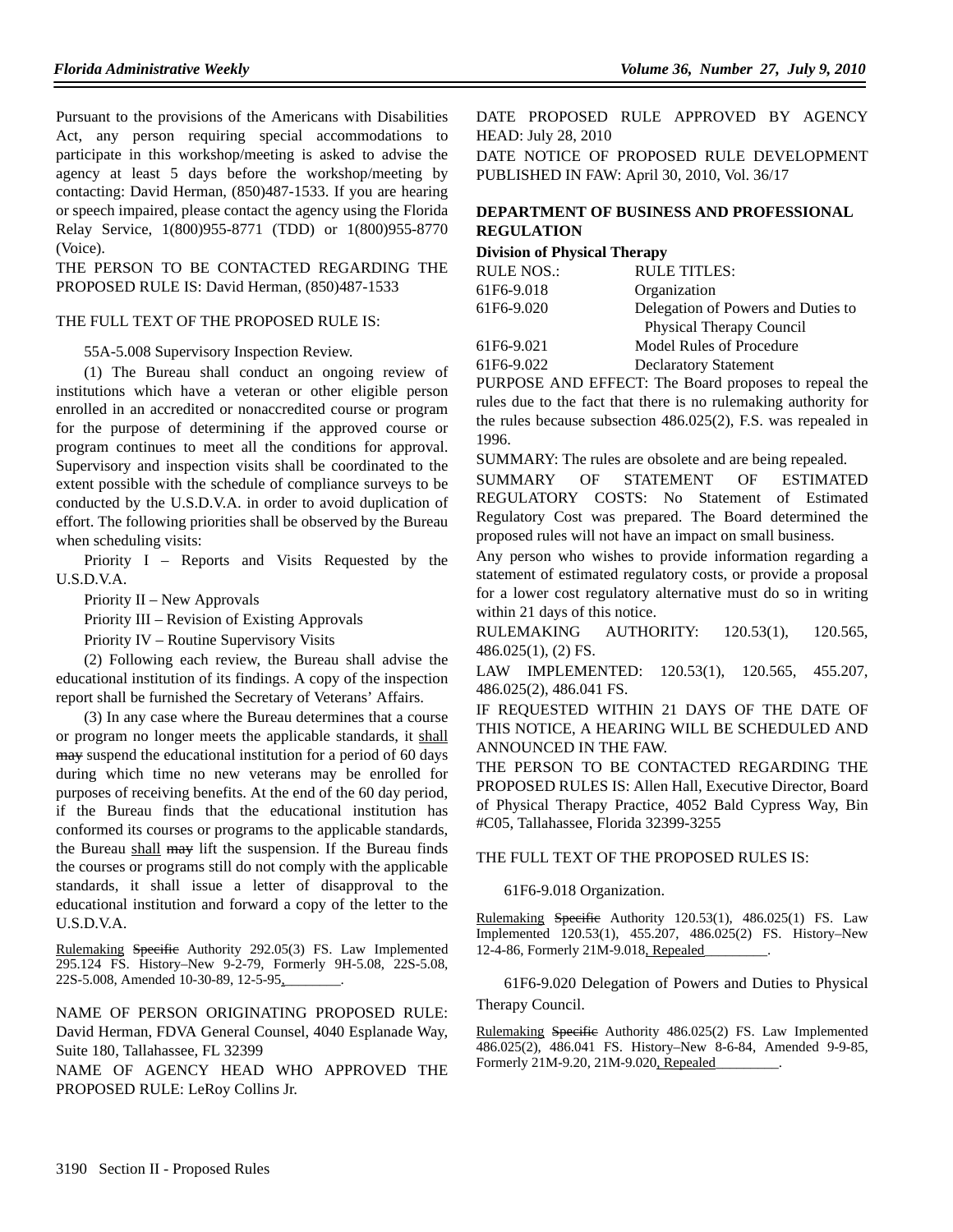61F6-9.021 Model Rules of Procedure.

Rulemaking Specific Authority 120.53(1)(c) FS. Law Implemented 120.53(1)(c) FS. History–New 8-6-84, Formerly 21M-9.21, 21M-9.021, Repealed

61F6-9.022 Declaratory Statement.

Rulemaking Specific Authority 120.565 FS. Law Implemented 120.565 FS. History–New 8-6-84, Formerly 21M-9.22, 21M-9.022, Repealed\_\_\_\_\_\_\_\_\_.

NAME OF PERSON ORIGINATING PROPOSED RULE: Board of Physical Therapy Practice NAME OF AGENCY HEAD WHO APPROVED THE PROPOSED RULE: Board of Physical Therapy Practice DATE PROPOSED RULE APPROVED BY AGENCY

HEAD: February 4, 2010

#### **DEPARTMENT OF ENVIRONMENTAL PROTECTION**

Notices for the Department of Environmental Protection between December 28, 2001 and June 30, 2006, go to http://www.dep.state.fl.us/ under the link or button titled "Official Notices."

#### **DEPARTMENT OF HEALTH**

#### **Board of Physical Therapy Practice**

RULE NO.: RULE TITLE:

64B17-4.003 Licensure by Endorsement

PURPOSE AND EFFECT: The Board proposes the rule amendment to reference a revised form.

SUMMARY: A revised form will be referenced in the rule.

SUMMARY OF STATEMENT OF ESTIMATED REGULATORY COSTS: A Statement of Estimated Regulatory Cost has been prepared and is available by contacting Allen Hall, Executive Director, at the address listed below.

The following is a summary of the SERC:

• Over a five year period, an estimated 6,510 applications could be received.

• The only costs to be incurred are rulemaking costs. No effect on state or local revenue is expected.

• No transactional costs are expected to be incurred by applicants or other entities by the proposed changes to the rule.

• The proposed change is not expected to impact small business, small counties or small cities.

Any person who wishes to provide information regarding a statement of estimated regulatory costs, or provide a proposal for a lower cost regulatory alternative must do so in writing within 21 days of this notice.

RULEMAKING AUTHORITY: 486.025, 486.102, 486.107(1) FS.

LAW IMPLEMENTED: 486.107(1) FS.

IF REQUESTED WITHIN 21 DAYS OF THE DATE OF THIS NOTICE, A HEARING WILL BE SCHEDULED AND ANNOUNCED IN THE FAW.

THE PERSON TO BE CONTACTED REGARDING THE PROPOSED RULE IS: Allen Hall, Executive Director, Board of Physical Therapy Practice, 4052 Bald Cypress Way, Bin #C05, Tallahassee, Florida 32399-3253

### THE FULL TEXT OF THE PROPOSED RULE IS:

64B17-4.003 Licensure by Endorsement.

An applicant, filing DOH Form #DH-MQA 1142 Application for Licensure, Revised  $0802/09$ , which is available through www.doh.state.fl.us/mqa, and demonstrating that he or she is licensed in another state may be licensed to practice as a physical therapist assistant by endorsement by presenting evidence of active licensure in another jurisdiction, under oath, and evidence satisfactory to the Board that the applicant from such other jurisdiction has been licensed under standards for licensure as high as those maintained in Florida. The standard for determining whether those requirements are as high as those in Florida shall be whether the applicant was required to meet educational standards equivalent to those set forth in subsection 64B17-4.001(3), F.A.C., and whether the written examination taken for licensure in such other jurisdiction was through the designated national physical therapist assistants examination provider certified by the Department. An applicant who has failed to pass the National Physical Therapy Examination for Physical Therapist Assistants by or on the fifth attempt, regardless of the jurisdiction through which the examination was taken, is precluded from licensure.

Rulemaking Authority 486.025, 486.107(1) FS. Law Implemented 486.107(1) FS. History–New 8-6-84, Formerly 21M-10.26, Amended 5-18-86, Formerly 21M-10.026, 21MM-4.004, 61F11-4.004, 59Y-4.004, Amended 7-11-02, 11-11-02, 12-5-04, 4-9-06, 5-21-09, 9-28-09.

NAME OF PERSON ORIGINATING PROPOSED RULE: Board of Physical Therapy Practice

NAME OF AGENCY HEAD WHO APPROVED THE PROPOSED RULE: Board of Physical Therapy Practice DATE PROPOSED RULE APPROVED BY AGENCY HEAD: November 5, 2009

DATE NOTICE OF PROPOSED RULE DEVELOPMENT PUBLISHED IN FAW: October 16, 2009

#### **DEPARTMENT OF HEALTH**

#### **Division of Environmental Health**

| <b>RULE NOS.:</b> | RULE TITLES:                     |
|-------------------|----------------------------------|
| 64E-19.002        | Definitions                      |
| 64E-19.004        | <b>Requirements for Premises</b> |
| 64E-19.006        | Piercing Procedures              |
| 64E-19.007        | <b>Other Operations</b>          |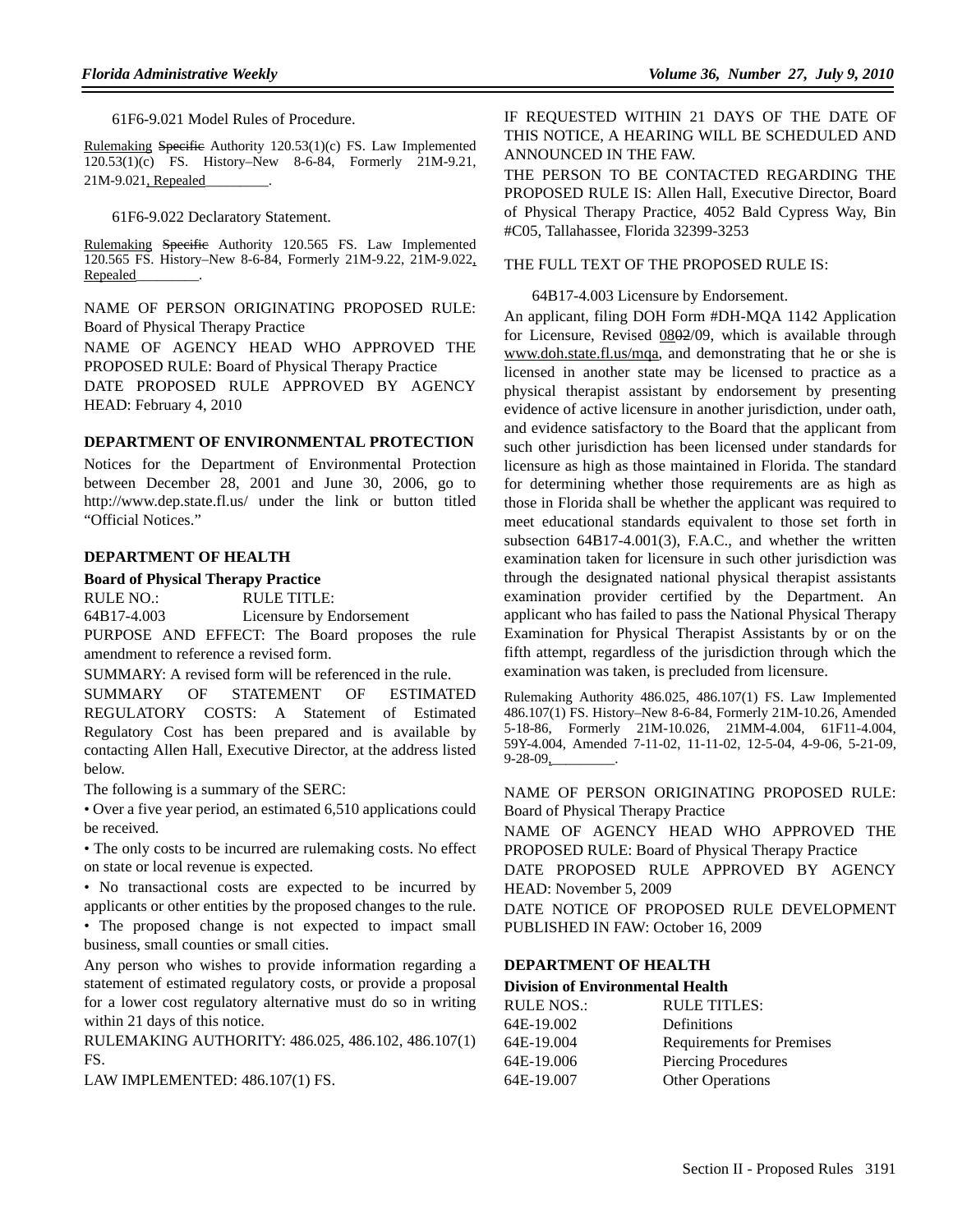PURPOSE AND EFFECT: The purpose of this rule development is to incorporate standards to fulfill the intent of Section 381.0075, F.S., and to remove standards that were time-limited. The incorporated language will maintain consistency with statutory language, provide flexibility to body piercers who pierce with devices other than needles, and remove language that is now superfluous.

SUMMARY: Areas addressed encompass devices used to pierce the skin, building and equipment requirements, and training of operators and piercers.

SUMMARY OF STATEMENT OF ESTIMATED REGULATORY COSTS: No Statement of Estimated Regulatory Cost was prepared.

Any person who wishes to provide information regarding a statement of estimated regulatory costs, or provide a proposal for a lower cost regulatory alternative must do so in writing within 21 days of this notice.

RULEMAKING AUTHORITY: 381.0075(10) FS.

LAW IMPLEMENTED: 381.0075(10), (11) FS.

IF REQUESTED WITHIN 21 DAYS OF THE DATE OF THIS NOTICE, A HEARING WILL BE HELD AT THE DATE, TIME AND PLACE SHOWN BELOW (IF NOT REQUESTED, THIS HEARING WILL NOT BE HELD): DATE AND TIME: July 30, 2010, 9:00 a.m. – 12:00 Noon

PLACE: Building 4042, Conference Room 301, Capital Circle Office Center, 4042 Bald Cypress Way, Tallahassee, Florida Pursuant to the provisions of the Americans with Disabilities

Act, any person requiring special accommodations to participate in this workshop/meeting is asked to advise the agency at least seven days before the workshop/meeting by contacting: Ed Golding, Bureau of Community Environmental Health, 4052 Bald Cypress Way, Bin #A08, Tallahassee, Florida 32399-1713. If you are hearing or speech impaired, please contact the agency using the Florida Relay Service, 1(800)955-8771 (TDD) or 1(800)955-8770 (Voice).

THE PERSON TO BE CONTACTED REGARDING THE PROPOSED RULES IS: Ed Golding, Environmental Specialist III, Bureau of Community Environmental Health, 4052 Bald Cypress Way, Bin #A08, Tallahassee, Florida 32399-1713

## THE FULL TEXT OF THE PROPOSED RULES IS:

64E-19.002 Definitions.

(1) through (11) No change.

(12) "Instruments" – means hand pieces, needles, and other tools that may come in contact with a customer's body or be exposed to body fluids during body-piercing procedures.

(13) through (19) No change.

(20) "Single use" – means products or items that are intended for one-time, one-person use and are disposed of after use on each customer such as, cotton swabs or balls, tissues or paper products, paper or plastic cups, gauze and sanitary coverings, razors, instruments that pierce the skin, piercing needles, scalpel blades, and protective gloves.

(21) through (22) No change.

Rulemaking Specific Authority 381.0075(10) FS. Law Implemented 381.0075(10) FS. History-New 1-24-00, Amended

64E-19.004 Requirements for Premises.

(1) through (14) No change.

(15) Body-piercing salons not in full compliance with the building and equipment requirements of this section on the effective date of this chapter, shall have six months from the effective date of this chapter to comply with these requirements; provided that no complaints of injury validated by the department are reported to the department during that time period; further provided that no uncorrected sanitary nuisances, as defined by Chapter 386, F.S., occur at the salon during that time period. This subsection does not apply to temporary establishments.

Rulemaking Specific Authority 381.0075(10) FS. Law Implemented 381.0075(10), (11) FS. History–New 1-24-00, Amended

64E-19.006 Piercing Procedures.

(1) through (3) No change.

(4) Only jewelry and instruments single use needles that are sterilized and free of nicks, scratches, or irregular surfaces, and prepackaged single use sterile gauze or cotton swabs shall be used in piercing procedures. Jewelry must meet the requirements of subparagraph 381.0075(11)(a)5., F.S.

(5) through (8) No change.

Rulemaking Specific Authority 381.0075(10) FS. Law Implemented 381.0075(10), (11) FS. History–New 1-24-00, Amended  $1-28-03$ 

64E-19.007 Other Operations.

- (1) through (5) No change.
- (6) Training.
- (a) through (c) No change.

(d) Operators and piercers must complete the required training prior to assuming responsibilities in a salon. according to the following time frames:

1. Operators hired on or after the effective date of this chapter must complete the required training prior to assuming responsibilities in a salon.

2. Operators and piercers hired before the effective date of this chapter must complete the required training prior to a salon being licensed.

Rulemaking Specific Authority 381.0075(10) FS. Law Implemented 381.0075(7), (10), (11) FS. History–New 1-24-00, Amended  $1-28-03$ ,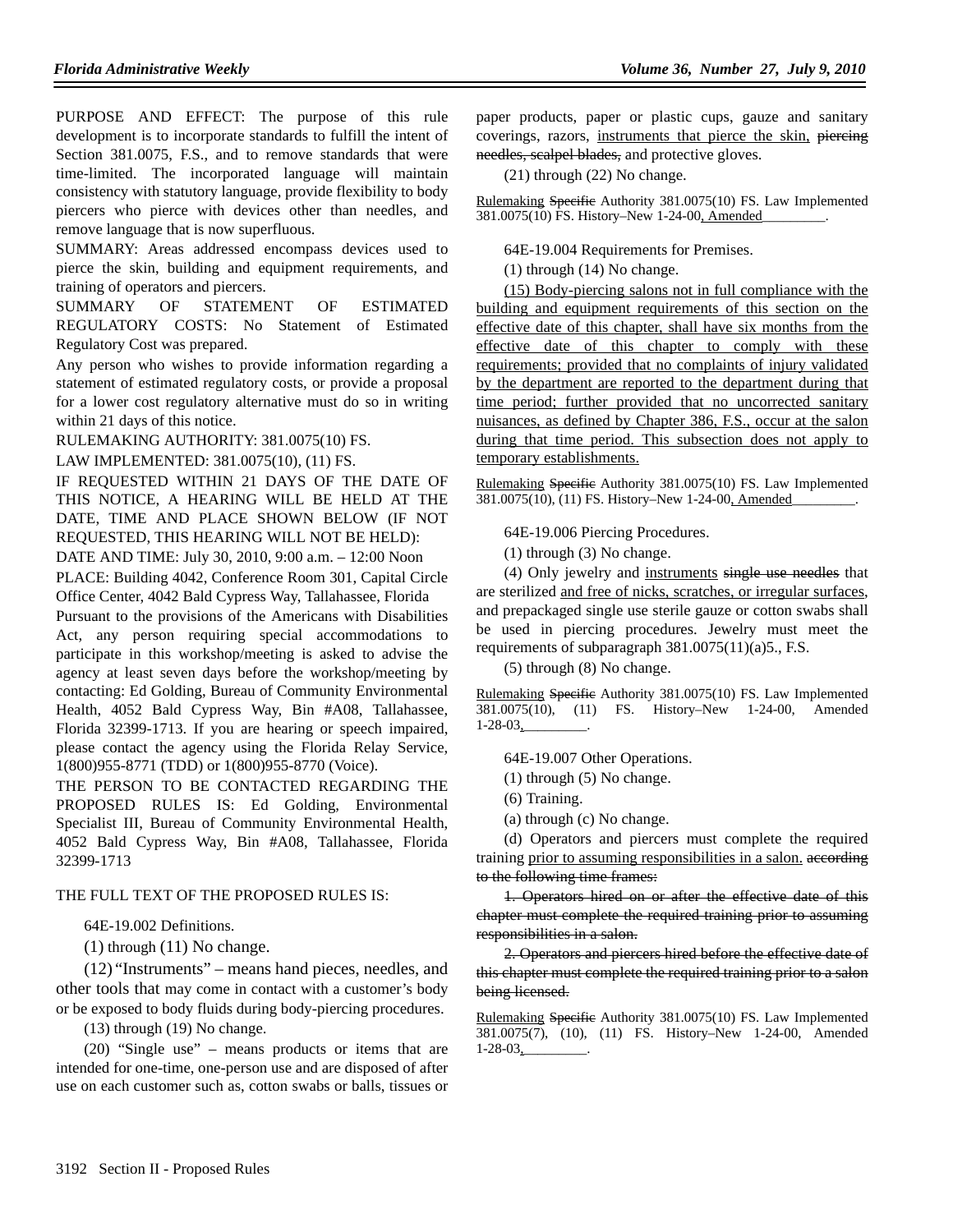NAME OF PERSON ORIGINATING PROPOSED RULE: Ed Golding, Environmental Specialist III, Bureau of Community Environmental Health, 4052 Bald Cypress Way, Bin #A08, Tallahassee, Florida 32399-1713

NAME OF AGENCY HEAD WHO APPROVED THE PROPOSED RULE: Ana M. Viamonte Ros, M.D., M.P.H., State Surgeon General

DATE PROPOSED RULE APPROVED BY AGENCY HEAD: June 24, 2010

DATE NOTICE OF PROPOSED RULE DEVELOPMENT PUBLISHED IN FAW: April 30, 2010

## **FISH AND WILDLIFE CONSERVATION COMMISSION**

RULE NO.: RULE TITLE:

68-5.003 Prohibited Non-native Species

PURPOSE AND EFFECT: The purpose of the proposed rule changes is to correct two rule references and a spelling error. This will bring Rule 68-5.003, F.A.C. into accordance with Rule 68-5.001, F.A.C.

SUMMARY: Rule 68-5.003, F.A.C. (Prohibited Non-native Species) would be amended to address two incorrect rule references and a spelling error.

SUMMARY OF STATEMENT OF ESTIMATED REGULATORY COSTS: The agency has determined that this rule will \_\_\_\_or will not \_X\_\_have an impact on small business. A SERC has \_\_\_\_ or has not \_X\_been prepared by the agency.

Any person who wishes to provide information regarding a statement of estimated regulatory costs, or provide a proposal for a lower cost regulatory alternative must do so in writing within 21 days of this notice.

RULEMAKING AUTHORITY: Article IV, Section 9, Florida Constitution.

LAW IMPLEMENTED: Article IV, Section 9, Florida Constitution.

IF REQUESTED WITHIN 21 DAYS OF THE DATE OF THIS NOTICE, A HEARING WILL BE SCHEDULED AND ANNOUNCED IN THE FAW.

THE PERSON TO BE CONTACTED REGARDING THE PROPOSED RULE IS: Bud Vielhauer, General Counsel, Legal Office, Florida Fish and Wildlife Conservation Commission, 620 South Meridian Street, Tallahassee, FL 32399-1600

## THE FULL TEXT OF THE PROPOSED RULE IS:

68-5.003 Prohibited Non-native Species.

Live specimens of the following species, including their taxonomic successors, subspecies, or hybrids or eggs thereof may be possessed only pursuant to permit issued by the Executive Director except as provided in subsection  $68-5.001(4)$  $\rightarrow$ , F.A.C.

(1) Non-native freshwater aquatic species:

(a) through (h) No change.

(i) Tilapias (Genera *Tilapia*, *Sarotherodon, Alcolapia* and *Oreochromis*, all species except *Oreochromis aureus, Oreochromis urolepis urolepsis, Oreochromis mossambicus,* and *Oreochromis niloticus*).

(j) through (o) No change.

(2) No change.

(3) Non-native marine species:

(a) No change.

(b) Sea snakes (Family Hydrophiidae, all species), except that sea snakes may be possessed as described in subsection 68-5.001 $(4)(a)6$ .  $(5)$ , F.A.C.

(c) through (i) No change.

Rulemaking Specific Authority Art. IV, Sec. 9, Fla. Const. Law Implemented Art. IV, Sec. 9, Fla. Const. History–New 6-7-07, Amended\_\_\_\_\_\_\_\_.

## BE ADVISED THAT THESE PROPOSED RULES MAY BE FILED FOR ADOPTION AS SOON AS POSSIBLE.

NAME OF PERSON ORIGINATING PROPOSED RULE: Tim Breault, Director, Division of Habitat and Species Conservation, Florida Fish and Wildlife Conservation Commission

NAME OF AGENCY HEAD WHO APPROVED THE PROPOSED RULE: Florida Fish and Wildlife Conservation Commission

DATE PROPOSED RULE APPROVED BY AGENCY HEAD: June 24, 2010

DATE NOTICE OF PROPOSED RULE DEVELOPMENT PUBLISHED IN FAW: October 30, 2009

## **FISH AND WILDLIFE CONSERVATION COMMISSION**

## **Freshwater Fish and Wildlife**

| RULE NO.: | RULE TITLE:                           |
|-----------|---------------------------------------|
| 68A-6.007 | Possession, Transportation,           |
|           | <b>Exhibition and Caging Venomous</b> |
|           | Reptiles and Reptiles of Concern      |

PURPOSE AND EFFECT: The purpose and effect of the proposed rule is to delete the species listed as Reptiles of Concern leaving no reptiles of concern listed at this time. These species are currently proposed for listing as Conditional species in Rule 68-5.002, Florida Administrative Code, and include the Indian or Burmese python (Python molurus), Reticulated python (Python reticulatus), African rock python (Python sebae), Amethystine or Scrub python (Morelia spp.) (all species exceeding 12 feet in length upon maturity), Green anacondas (Eunectes murinus) and Nile monitor (Varanus niloticus).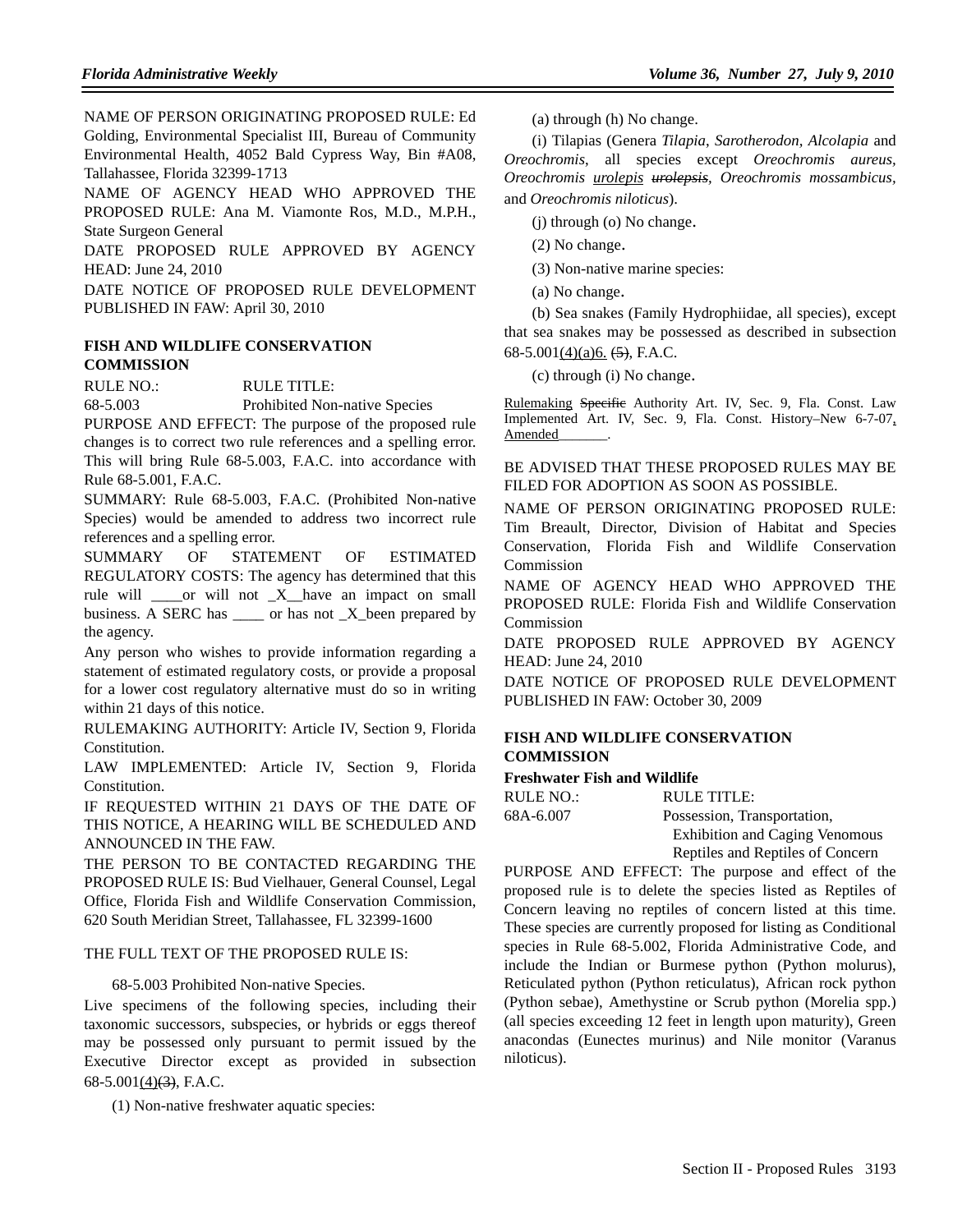SUMMARY: The proposed rule deletes the current list of Reptiles of Concern indicating that there are no Reptiles of Concern listed at this time.

SUMMARY OF STATEMENT OF ESTIMATED REGULATORY COSTS: The agency has determined that this rule will \_\_\_\_or will not \_X\_have an impact on small business. A SERC has \_\_\_\_\_ or has not \_X \_been prepared by the agency.

Any person who wishes to provide information regarding a statement of estimated regulatory costs, or provide a proposal for a lower cost regulatory alternative must do so in writing within 21 days of this notice.

RULEMAKING AUTHORITY: Article IV, Section 9, Florida Constitution.

LAW IMPLEMENTED: Article IV, Section 9, Florida Constitution, 379.303, 379.304, 379.305, 379.372, 379.373, 379.374, 379.3761 FS.

IF REQUESTED WITHIN 21 DAYS OF THE DATE OF THIS NOTICE, A HEARING WILL BE SCHEDULED AND ANNOUNCED IN THE FAW.

THE PERSON TO BE CONTACTED REGARDING THE PROPOSED RULE IS: Bud Vielhauer, General Counsel, Fish and Wildlife Conservation Commission, 620 South Meridian Street, Tallahassee, Florida 32399-1600, (850)487-1764

#### THE FULL TEXT OF THE PROPOSED RULE IS:

68A-6.007 Possession, Transportation, Exhibition and Caging Venomous Reptiles and Reptiles of Concern.

(1) Any person who keeps, possesses, exhibits or sells any venomous reptiles or reptile of concern shall comply with Sections 379.303, 379.304, 379.305, 379.372, 379.373, 379.374 and 379.3761, F.S., and the provisions of subsection 68-5.002(4), F.A.C., and this rule. The following reptiles, including their taxonomic successors, subspecies or hybrids thereof, are designated as reptiles of concern: None listed at this time.

(a) Indian or Burmese python (*Python molurus*)

(b) Reticulated python (*Python reticulatus*)

(c) African rock python (*Python sebae*)

(d) Amethystine or Scrub python (*Morelia spp.)* (all species exceeding 12 feet in length upon maturity)

(e) Green anacondas (*Eunectes murinus*)

(f) Nile monitor (*Varanus niloticus*)

(2) through (9) No change.

Rulemaking Authority Art. IV, Sec. 9, Fla. Const., 379.373, 379.374 FS. Law Implemented Art. IV, Sec. 9, Fla. Const., 379.303, 379.304, 379.305, 379.372, 379.373, 379.374, 379.3761, 379.3762 FS. History–New 1-1-08, Amended 1-8-08, 8-27-09,

#### BE ADVISED THAT THESE PROPOSED RULES MAY BE FILED FOR ADOPTION AS SOON AS POSSIBLE.

NAME OF PERSON ORIGINATING PROPOSED RULE: Colonel Jim Brown, Director, Division of Law Enforcement

NAME OF AGENCY HEAD WHO APPROVED THE PROPOSED RULE: Florida Fish and Wildlife Conservation Commission

DATE PROPOSED RULE APPROVED BY AGENCY HEAD: June 24, 2010

DATE NOTICE OF PROPOSED RULE DEVELOPMENT PUBLISHED IN FAW: October 30, 2009

## **FISH AND WILDLIFE CONSERVATION COMMISSION**

## **Freshwater Fish and Wildlife**

RULE NO.: RULE TITLE:

68A-15.064 Specific Regulations for Wildlife Management Areas – South Region

PURPOSE AND EFFECT: The purpose of the proposed rule changes is to revise specific area regulations on Wildlife Management Areas (WMAs) in the South Region. The effect of the proposed rule changes will be to allow the take of Conditional non-native snakes and lizards and enable the agency to better manage fish and wildlife resources on WMAs. SUMMARY: The proposed rule changes would revise specific area regulations on Wildlife Management Areas (WMAs) in the South Region as follows:

Big Cypress WMA – Conditional snakes and lizards may be taken in the area; method of take and reporting requirements for Conditional snakes and lizards will be the same as for Reptiles of Concern and none may be removed from the area alive.

Everglades and Francis S. Taylor WMA – Conditional snakes and lizards may be taken in the area; establish extended season for Reptiles of Concern and Conditional snakes and lizards; method of take and reporting requirements for Conditional snakes and lizards will be the same as for Reptiles of Concern and none may be removed from the area alive.

Holey Land WMA – Conditional snakes and lizards may be taken in the area; establish extended season for Reptiles of Concern and Conditional snakes and lizards; method of take and reporting requirements for Conditional snakes and lizards will be the same as for Reptiles of Concern and none may be removed from the area alive.

Rotenberger WMA – Conditional snakes and lizards may be taken in the area; establish extended season for Reptiles of Concern and Conditional snakes and lizards; method of take and reporting requirements for Conditional snakes and lizards will be the same as for Reptiles of Concern and none may be removed from the area alive.

SUMMARY OF STATEMENT OF ESTIMATED REGULATORY COSTS: The agency has determined that this rule will \_\_\_\_or will not \_\_X\_\_have an impact on small business. A SERC has  $\qquad$  or has not  $X$  been prepared by the agency.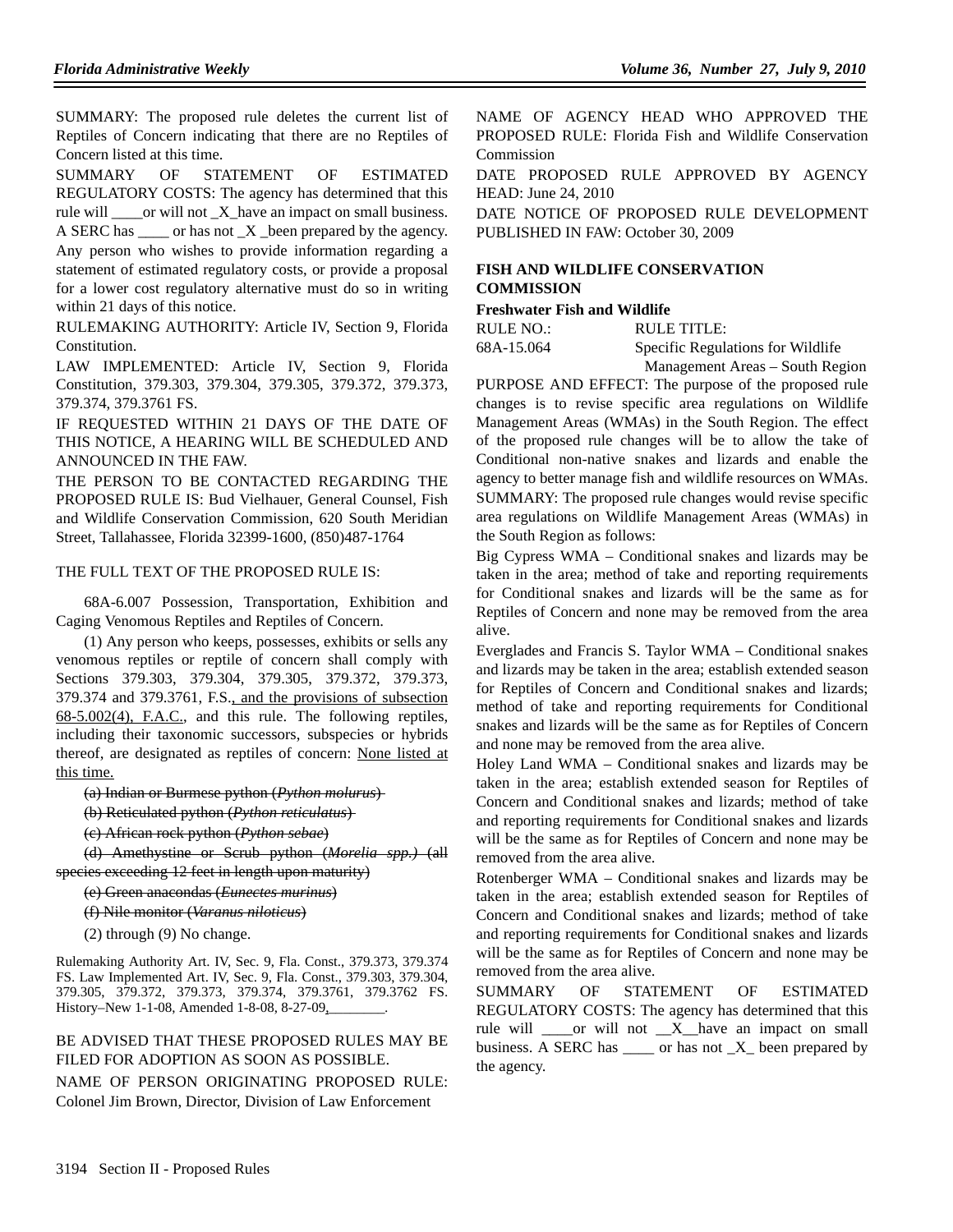Any person who wishes to provide information regarding a statement of estimated regulatory costs, or provide a proposal for a lower cost regulatory alternative must do so in writing within 21 days of this notice.

RULEMAKING AUTHORITY: Article IV, Section 9, Florida Constitution, 375.313, 379.2223 FS.

LAW IMPLEMENTED: Article IV, Section 9, Florida Constitution, 375.313, 379.2223 FS.

IF REQUESTED WITHIN 21 DAYS OF THE DATE OF THIS NOTICE, A HEARING WILL BE SCHEDULED AND ANNOUNCED IN THE FAW.

THE PERSON TO BE CONTACTED REGARDING THE PROPOSED RULE IS: Diane R. Eggeman, Director, Division of Hunting and Game Management, Fish and Wildlife Conservation Commission, 620 South Meridian Street, Tallahassee, Florida 32399-1600

## THE FULL TEXT OF THE PROPOSED RULE IS:

68A-15.064 Specific Regulations for Wildlife Management Areas – South Region.

(1) No change.

(2) Holey Land Wildlife Management Area.

(a) through (c) No change.

(d) General regulations:

1. through 14. No change.

15. Reptiles of Concern as listed in subsection paragraphs  $68A-6.007(1)(a)$   $(f)$ , F.A.C., and Conditional non-native snakes and lizards as listed in subsection 68A-5.002(4), F.A.C., may be taken March 7 through April 17 and during established seasons for the taking of game animals or alligators and only by persons properly licensed and permitted to take game animals or alligators.

16. Guns are a prohibited method of take for Reptiles of Concern and Conditional non-native snakes and lizards, except when the use of guns to take game or alligators is authorized and from March 7 through April 17 when all legal methods of take for game animals or alligators are allowed, except the use of centerfire rifles is prohibited.

17. Reptiles of Concern and Conditional non-native snakes and lizards shall not be removed from the areas alive.

18. Persons that take any Rreptile of Ceoncern or Conditional non-native snakes and lizards shall report the take within 36 hours, and shall provide all data requested.

19. From March 7 through April 17 shooting hours for Reptiles of Concern and Conditional non-native snakes and lizards shall be 1/2 hour before sunrise until 1/2 hour after sunset.

(e) No change.

(3) Everglades and Francis S. Taylor Wildlife Management Area.

(a) through (c) No change.

(d) General regulations:

1. through 21. No change.

22. Reptiles of Concern as listed in subsection paragraphs  $68A-6.007(1)(a)$  (f), F.A.C., and Conditional non-native snakes and lizards as listed in subsection 68A-5.002(4), F.A.C., may be taken March 7 through April 17 and during established seasons for the taking of game animals or alligators and only by persons properly licensed and permitted to take game animals or alligators.

23. Guns are a prohibited method of take for Reptiles of Concern and Conditional non-native snakes and lizards, except when the use of guns to take game or alligators is authorized and from March 7 through April 17 when all legal methods of take for game animals or alligators are allowed, except the use of centerfire rifles is prohibited.

24. Reptiles of Concern and Conditional non-native snakes and lizards shall not be removed from the areas alive.

25. Persons that take any Reeptile of Ceoncern or Conditional non-native snakes and lizards shall report the take within 36 hours, and shall provide all data requested.

26. From March 7 through April 17 shooting hours for Reptiles of Concern and Conditional non-native snakes and lizards shall be 1/2 hour before sunrise until 1/2 hour after sunset.

(e) No change.

(4) Rotenberger Wildlife Management Area.

(a) through (c) No change.

(d) General regulations:

1. through 14. No change.

15. Reptiles of Concern as listed in subsection paragraphs  $68A-6.007(1)(a)$  $(f)$ , F.A.C., and Conditional non-native snakes and lizards as listed in subsection 68A-5.002(4), F.A.C., may be taken March 7 through April 17 and during established seasons for the taking of game animals or alligators and only by persons properly licensed and permitted to take game animals or alligators.

16. Guns are a prohibited method of take for Reptiles of Concern and Conditional non-native snakes and lizards, except when the use of guns to take game or alligators is authorized and from March 7 through April 17 when all legal methods of take for game animals or alligators are allowed, except the use of centerfire rifles is prohibited.

17. Reptiles of Concern and Conditional non-native snakes and lizards shall not be removed from the areas alive.

18. Persons that take any Rreptile of Ceoncern or Conditional non-native snakes and lizards shall report the take within 36 hours, and shall provide all data requested.

19. From March 7 through April 17 shooting hours for Reptiles of Concern and Conditional non-native snakes and lizards shall be 1/2 hour before sunrise until 1/2 hour after sunset.

(e) No change.

(5) Big Cypress Wildlife Management Area.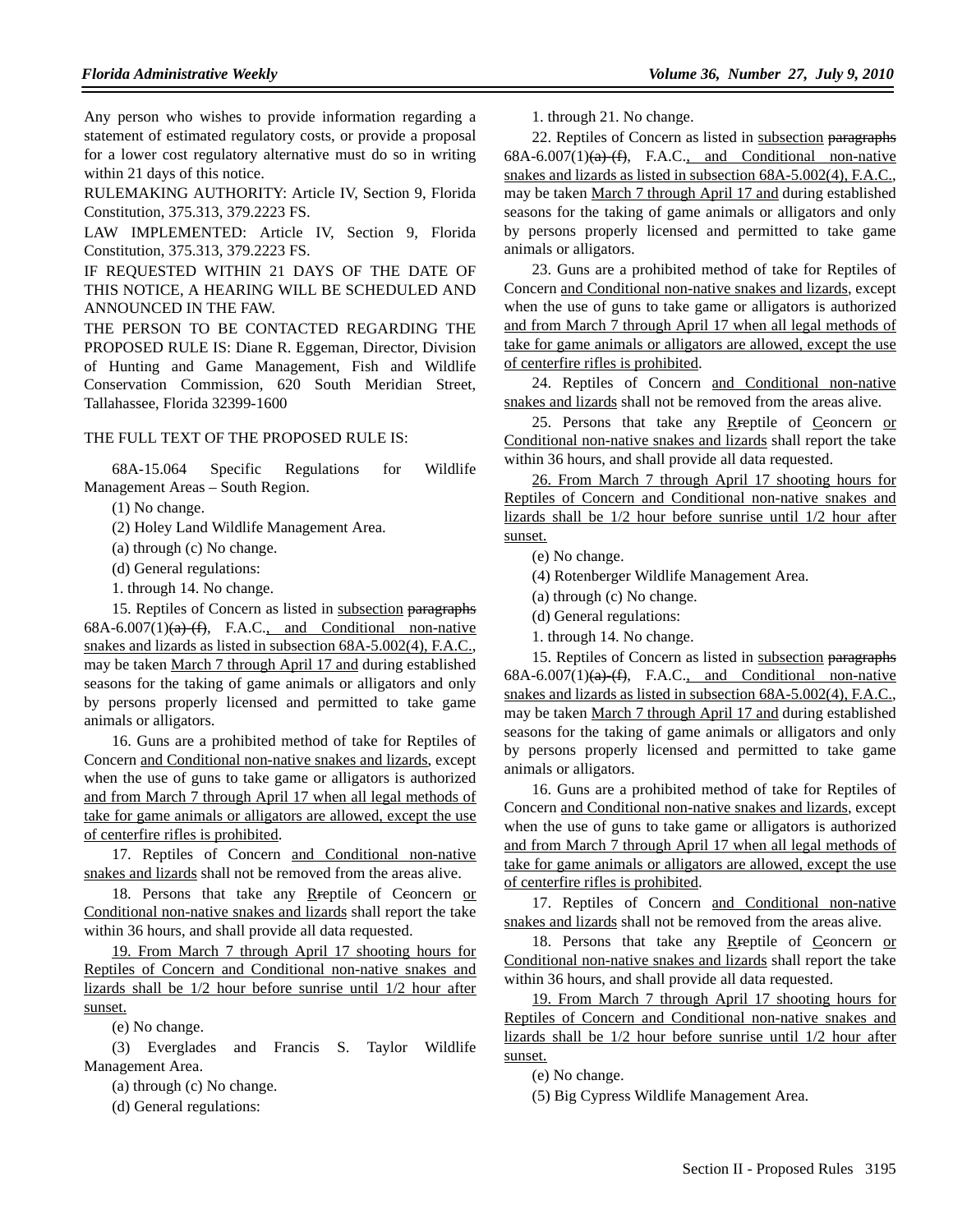(a) through (c) No change.

(d) General regulations:

1. through 15. No change.

16. Reptiles of Concern as listed in subsection paragraphs  $68A-6.007(1)(a)$   $(f)$ , F.A.C., and Conditional non-native snakes and lizards as listed in subsection 68A-5.002(4), F.A.C., may be taken during established seasons for the taking of game animals or alligators and only by persons properly licensed and permitted to take game animals or alligators.

17. Guns are a prohibited method of take for Reptiles of Concern and Conditional non-native snakes and lizards, except when the use of guns to take game or alligators is authorized.

18. Reptiles of Concern and Conditional non-native snakes and lizards shall not be removed from the areas alive

19. Persons that take any Rreptile of Ceoncern or Conditional non-native snakes and lizards shall report the take within 36 hours, and shall provide all data requested.

(6) through (11) No change.

Rulemaking Authority Art. IV, Sec. 9, Fla. Const., 379.2223, 375.313 FS. Law Implemented Art. IV, Sec. 9, Fla. Const., 379.2223, 375.313 FS. History–New 6-21-82, Amended 7-1-83, 7-27-83, 9-27-83, 7-5-84, 7-1-85, 5-7-86, 8-5-86, 5-10-87, 8-24-87, 5-1-88, 6-7-88, 7-1-89, 7-1-90, 9-1-90, 7-1-91, 7-1-92, 7-1-93, 7-1-94, 7-1-95, 8-15-95, 7-1-96, 9-15-96, 10-20-96, 6-1-97, 8-7-97, 7-1-98, 7-2-98, 7-1-99, Formerly 39-15.064, Amended 11-17-99, 7-1-00, 7-1-01, 6-2-02, 2-27-03, 5-1-03, 7-1-04, 7-1-05, 7-1-06, 7-1-07, 7-1-08,  $7-1-09$ ,  $7-1-10$ ,

## BE ADVISED THAT THESE PROPOSED RULES MAY BE FILED FOR ADOPTION AS SOON AS POSSIBLE.

NAME OF PERSON ORIGINATING PROPOSED RULE: Diane R. Eggeman, Director, Division of Hunting and Game Management, Fish and Wildlife Conservation Commission, 620 South Meridian Street, Tallahassee, Florida 32399-1600

NAME OF AGENCY HEAD WHO APPROVED THE PROPOSED RULE: Florida Fish and Wildlife Conservation Commission

DATE PROPOSED RULE APPROVED BY AGENCY HEAD: June 24, 2010

DATE NOTICE OF PROPOSED RULE DEVELOPMENT PUBLISHED IN FAW: December 11, 2009

## **FISH AND WILDLIFE CONSERVATION COMMISSION**

## **Marine Fisheries**

| RULE NO.:  | RULE TITLE:                   |
|------------|-------------------------------|
| 68B-23.004 | Commercial Fishing Season for |
|            | Spanish Mackerel; Commercial  |
|            | <b>Vessel Limits</b>          |

PURPOSE, EFFECT AND SUMMARY: The purpose of this rule amendment is to modify the Commission's Spanish Mackerel Rule to become consistent with federal Spanish mackerel regulations in the Atlantic Ocean. The South Atlantic Fisheries Management Council and the Gulf of Mexico Fisheries Management Council jointly manage Spanish mackerel under the Fishery Management Plan (FMP) for the Coastal Migratory Pelagic Resources of the Atlantic and Gulf of Mexico. The Councils developed regulatory actions for the Atlantic Ocean Spanish mackerel stock in 2005 that shifted the start of the commercial fishing year one month earlier. In 2008, the corresponding commercial vessel limits were amended. The most recent stock assessment for Spanish mackerel was completed in 2008. The stock assessment indicated that overfishing was not occurring. However the Review Panel could not determine whether or not the stock was overfished. These rule amendments are being proposed to become consistent with federal rules to reduce confusion, aid compliance, and ease enforcement. Additionally, these rules were implemented in federal water to aid the commercial fishery by ensuring that the Spanish mackerel fishery is open in March when many other fisheries are closed to harvest.

SUMMARY: Rule 68B-23.004, F.A.C., (Commercial Fishing Season for Spanish Mackerel; Commercial Vessel Limits) would amend the Commission's Spanish Mackerel Rule governing the commercial fishing year and the commercial vessel limits such that they are consistent with the recreational swordfish vessel limits in federally managed waters of the Atlantic Ocean as instituted by the National Marine Fisheries Service. The proposed Commission rule would change the commercial fishing season for Spanish mackerel from April 1 through March 31 to March 1 through the end of February and it would change the start date of the 3,500 pound vessel limit from April 1 to March 1.

RULEMAKING AUTHORITY: Article IV, Section 9, Florida Constitution.

LAW IMPLEMENTED: Article IV, Section 9, Florida Constitution.

THIS RULEMAKING IS UNDERTAKEN PURSUANT TO SECTION 120.54(6), F.S. WRITTEN COMMENTS MAY BE SUBMITTED WITHIN 14 DAYS OF THE DATE OF THIS NOTICE TO: Bud Vielhauer, General Counsel, Fish and Wildlife Conservation Commission, 620 South Meridian Street, Tallahassee, Florida 32399-1600, (850)487-1764

SUBSTANTIALLY AFFECTED PERSONS MAY WITHIN 14 DAYS OF THE DATE OF THIS NOTICE, FILE AN OBJECTION TO THIS RULEMAKING WITH THE AGENCY. THE OBJECTION SHALL SPECIFY THE PORTIONS OF THE PROPOSED RULE TO WHICH THE PERSON OBJECTS AND THE SPECIFIC REASONS FOR THE OBJECTION.

## THE FULL TEXT OF THE PROPOSED RULE IS:

68B-23.004 Commercial Fishing Season for Spanish Mackerel; Commercial Vessel Limits.

(1) East Coast Region.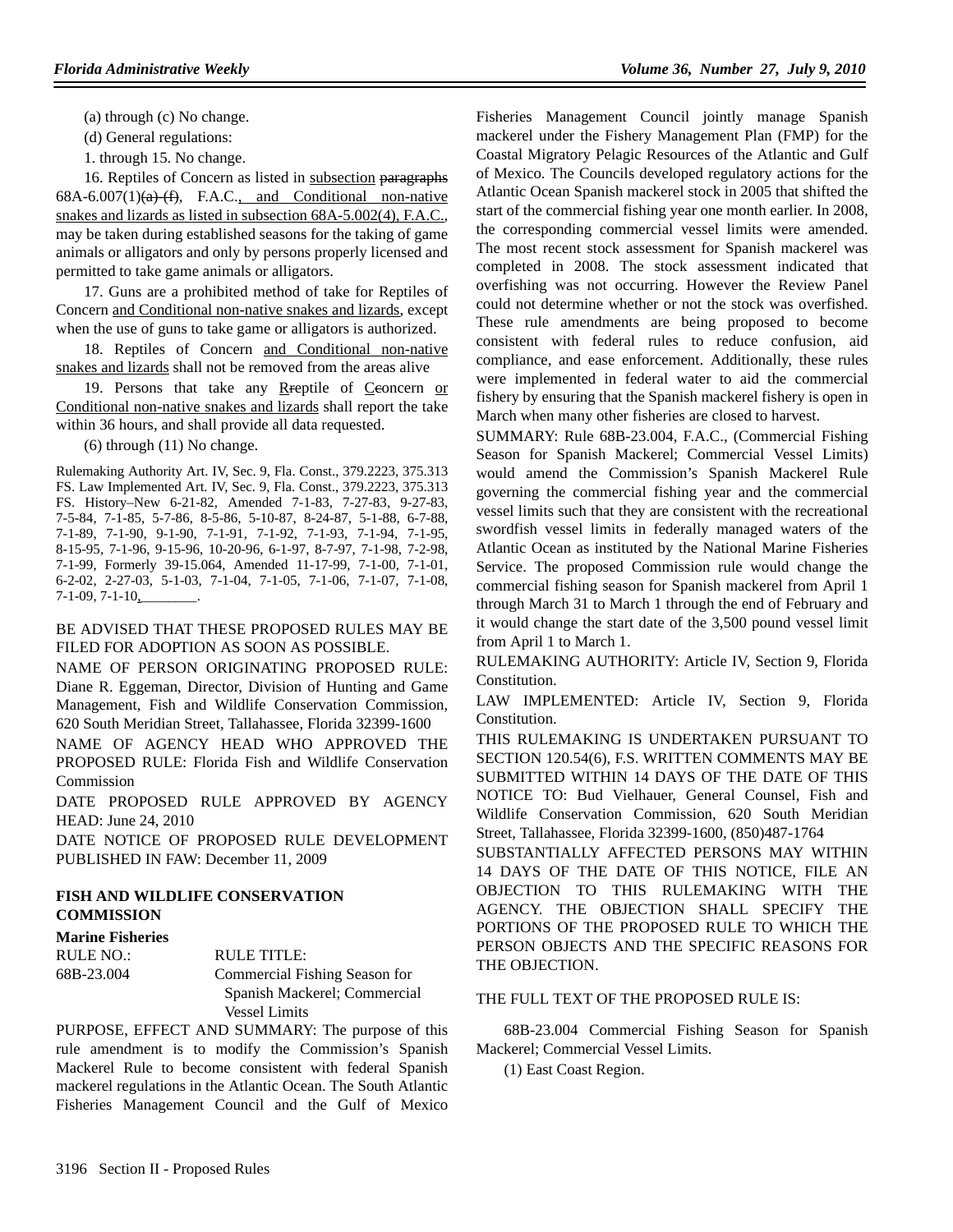(a) Persons harvesting Spanish mackerel for commercial purposes from waters of the East Coast Region shall have a season that begins on the regional season opening date of March April 1 of each year and continues through the end of February March 31 of the following year. These persons shall be subject to commercial vessel limits effective during segments of the season as follows (consistent with the Federal Standard established in 50 C.F.R. § 622.44(b)):

1. Beginning on March April 1 and continuing through November 30 of each year, no person harvesting Spanish mackerel for commercial purposes shall harvest or land from a single vessel in any one day more than 3,500 pounds of Spanish mackerel. During this season segment, the possession of more than 3,500 pounds of Spanish mackerel aboard a single vessel in or on state waters at any time, is prohibited.

2 through 3. No change.

4. A limit of 500 pounds of Spanish mackerel per vessel per day shall apply from the date the 1500-pound season segment ends until the end of February each year the season on March 31. During this season segment, no person shall possess while in or on the waters of the state, or land from a single vessel in any one day within this region, more than 500 pounds of Spanish mackerel.

(b) No change.

(2) through (5) No change.

PROPOSED EFFECTIVE DATE: AUGUST 3, 2010.

Rulemaking Specific Authority Art. IV, Sec. 9, Fla. Const. Law Implemented Art. IV, Sec. 9, Fla. Const. History–New 10-30-86, Amended 12-10-87, 10-1-88, 11-1-89, 10-1-90, 11-26-92, 11-29-93, 9-30-96, 12-2-96, 1-1-98, Formerly 46-23.004, Amended 1-1-01, 8-3-10.

#### **FISH AND WILDLIFE CONSERVATION COMMISSION**

#### **Marine Fisheries**

| RULE NOS.:  | RULE TITLES:                    |
|-------------|---------------------------------|
| 68B-33.0034 | Swordfish: Recreational Bag and |
|             | Possession Limits               |
| 68B-33.004  | Size Limits                     |

PURPOSE, EFFECT AND SUMMARY: The purpose of these rule amendments is to modify the Commission's Billfish and Swordfish Rule to become consistent with federal swordfish regulations in the Gulf of Mexico and the Atlantic Ocean. NOAA Fisheries Service Highly Migratory Species Division developed regulatory actions for swordfish that became effective in 2007. The most recent stock assessment for swordfish was completed by the International Commission for the Conservation of the Atlantic Tunas in 2009. Based on this assessment, the Atlantic Swordfish stock is not overfished and is not experiencing overfishing. Additionally, the North Atlantic swordfish population is now fully rebuilt and biomass estimates are currently 5% above the target level. The effect of these rule amendments is to become consistent with federal rules to reduce confusion, aid compliance, and ease enforcement.

SUMMARY: Rule 68B-33.0034, F.A.C., (Swordfish: Recreational Bag and Possession Limits) would amend the Commission's Billfish and Swordfish Rule governing the recreational vessel limits such that they are consistent with the recreational swordfish vessel limits in federally managed waters of the Gulf of Mexico and Atlantic Ocean as instituted by the National Marine Fisheries Service. The proposed Commission rule would change the recreational non-for-hire vessel maximum limit from three to four swordfish per vessel and would create a new vessel maximum limit for for-hire vessels of no more than the daily bag limit of swordfish multiplied by the number of customers fishing aboard, or 15 swordfish, whichever is less, additionally, the bag-limit would not be extended to captain and crew of for-hire vessels. 68B-33.004, F.A.C., (Size Limits) would be amended by removing the weight criteria for possession, leaving the lower jaw fork length, and the cleithrum to keel length as the only possession criteria for swordfish.

RULEMAKING AUTHORITY: Article IV, Section 9, Florida Constitution.

LAW IMPLEMENTED: Article IV, Section 9, Florida Constitution.

THIS RULEMAKING IS UNDERTAKEN PURSUANT TO SECTION 120.54(6), F.S. WRITTEN COMMENTS MAY BE SUBMITTED WITHIN 14 DAYS OF THE DATE OF THIS NOTICE TO: Bud Vielhauer, General Counsel, Fish and Wildlife Conservation Commission, 620 South Meridian Street, Tallahassee, Florida 32399-1600, (850)487-1764

SUBSTANTIALLY AFFECTED PERSONS MAY WITHIN 14 DAYS OF THE DATE OF THIS NOTICE, FILE AN OBJECTION TO THIS RULEMAKING WITH THE AGENCY. THE OBJECTION SHALL SPECIFY THE PORTIONS OF THE PROPOSED RULE TO WHICH THE PERSON OBJECTS AND THE SPECIFIC REASONS FOR THE OBJECTION.

#### THE FULL TEXT OF THE PROPOSED RULES IS:

68B-33.0034 Swordfish: Recreational Bag and Possession Limits.

(1) Except as provided in subsections  $(2)$  and  $(3)$ , no person shall harvest more than one swordfish per day or possess more than one swordfish while in or on the waters of the state, up to the following maximum vessel limits (consistent with the Federal Standard established in 50 C.F.R. § 635.22(f)):; provided, however, that the possession of more than three swordfish aboard any vessel with three or more persons is prohibited.

(a) possession of more than the daily bag limit of swordfish multiplied by the number of customers fishing aboard, or 15 swordfish, whichever is less, aboard any vessel licensed or operated by a person licensed to carry customers pursuant to Section 379.354(7), F.S., wherein a fee is paid either directly or indirectly for the purpose of taking or attempting to take saltwater fish, is prohibited,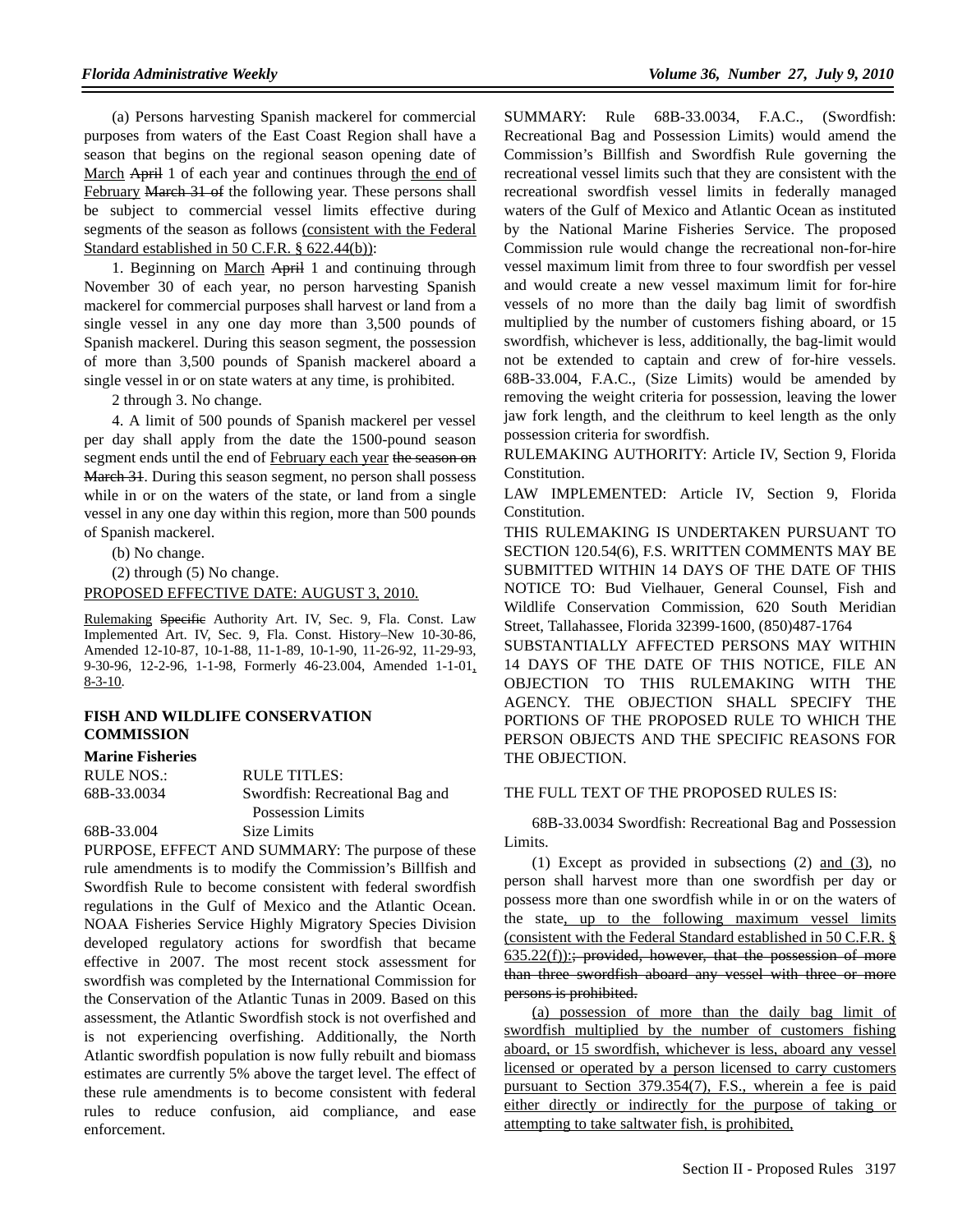(b) possession of more than four swordfish aboard any recreational, not-for-hire fishing vessel, or vessel not listed in paragraph (a), is prohibited.

(2) On any vessel licensed or operated by a person licensed to carry customers wherein a fee is paid, either directly or indirectly, for the purpose of taking or attempting to take saltwater fish, the applicable bag and possession limit specified in subsection (1) shall not extend to the operator of such vessel or any person employed as a crew member of such vessel (consistent with the Federal Standard established in 50 C.F.R. §635.22(f)).

 $(3)(2)$  This rule shall not apply to persons fishing pursuant to a saltwater products license and a federal Limited Access Permit (LAP) for swordfish issued pursuant to 50 C.F.R. § 635.4(f).

#### PROPOSED EFFECTIVE DATE: AUGUST 3, 2010.

Rulemaking Specific Authority Art. IV, Sec. 9, Fla. Const. Law Implemented Art. IV, Sec. 9, Fla. Const. History–New 4-2-03, Amended 8-3-10.

68B-33.004 Size Limits.

(1) through (3) No change.

(4) No person shall harvest, possess in or on the waters of the state, or land, any swordfish with its head naturally attached that is less than 47 inches lower jaw fork length, or any swordfish that has had its head removed that is less than 29 inches cleithrum to keel length, or 33 pounds dressed weight. A swordfish that is damaged by shark bites may be retained only if the remainder of the carcass is at least 47 inches lower jaw fork length with its head is naturally attached or, 29 inches cleithrum to keel length if its head has been removed, or 33 pounds dressed weight (consistent with the Federal Standard established in 50 C.F.R. § 635.20(f)).

(5) No change.

#### PROPOSED EFFECTIVE DATE: AUGUST 3, 2010.

Rulemaking Specific Authority Art. IV, Sec. 9, Fla. Const. Law Implemented Art. IV, Sec. 9, Fla. Const. History–New 8-26-99, Amended 10-1-02, 4-2-03, 8-3-10.

## **FINANCIAL SERVICES COMMISSION**

#### **OIR – Insurance Regulation**

| <b>RULE NOS.:</b> | <b>RULE TITLES:</b>                   |
|-------------------|---------------------------------------|
| 690-200.004       | Qualification to Obtain and Hold a    |
|                   | License                               |
| 690-200.005       | Use of the Statutory Deposit          |
| 690-200.006       | <b>Contractual Liability Insurers</b> |
| 69O-200.009       | Form Filings                          |
| 690-200.014       | <b>Exemption From Financial</b>       |
|                   | Examination                           |
| 600.200.015       | Earma Inggrounded by Daforange        |

69O-200.015 Forms Incorporated by Reference PURPOSE AND EFFECT: Incorporates into the existing rules a new category of Motor Vehicle Service Agreement Companies: "Motor Vehicle Manufacturers."

SUMMARY: In Sections 634.011(7) and 634.041(12), Florida Statutes, the legislature created a new category of Motor Vehicle Service Agreement Companies: "Motor Vehicle Manufacturers." These amendments address the legislative mandate to modify the rules and forms to incorporate this new category.

SUMMARY OF STATEMENT OF ESTIMATED REGULATORY COSTS: No Statement of Estimated Regulatory Cost was prepared.

Any person who wishes to provide information regarding a statement of estimated regulatory costs, or provide a proposal for a lower cost regulatory alternative must do so in writing within 21 days of this notice.

RULEMAKING AUTHORITY: 634.021, 634.031, 634.041, 634.121, 634.1213, 634.1216, 634.061, 634.252 FS.

LAW IMPLEMENTED: 634.041(12), 637.137(6) FS.

IF REQUESTED WITHIN 21 DAYS OF THE DATE OF THIS NOTICE, A HEARING WILL BE HELD AT THE DATE, TIME AND PLACE SHOWN BELOW (IF NOT REQUESTED, THIS HEARING WILL NOT BE HELD):

DATE AND TIME: August 3, 2010, 9:30 a.m.

PLACE: Room 116, Larson Building, 200 East Gaines Street, Tallahassee, Florida

Pursuant to the provisions of the Americans with Disabilities Act, any person requiring special accommodations to participate in this workshop/meeting is asked to advise the agency at least 5 days before the workshop/meeting by contacting: Steve Szypula, Office of Insurance Regulation. E-mail Steve.Szypula@floir.com. If you are hearing or speech impaired, please contact the agency using the Florida Relay Service, 1(800)955-8771 (TDD) or 1(800)955-8770 (Voice).

THE PERSON TO BE CONTACTED REGARDING THE PROPOSED RULES IS: Steve Szypula, Office of Insurance Regulation. E-mail Steve.Szypula@floir.com

#### THE FULL TEXT OF THE PROPOSED RULES IS:

69O-200.004 Qualification to Obtain and Hold a License.

(1) An applicant must submit legible fingerprint cards, investigative background checks and biographical statements on Form OIR-CI-1423422, incorporated by reference in Rule 69O-200.015, F.A.C., for the following:

(a) Officers, directors, and stockholders holding 10% or more of the outstanding voting stock of the applicant and of any company or entity which has control over the applicant;

(b) Officers and dDirectors of the applicant and of any eompany or entity having which has control over the applicant; and,

(c) Partners, members, sStockholders and other individuals holding a voting interest of 10% or more in any greater shares of outstanding stock of the applicant and any company or entity having direct or indirect which has control over the applicant.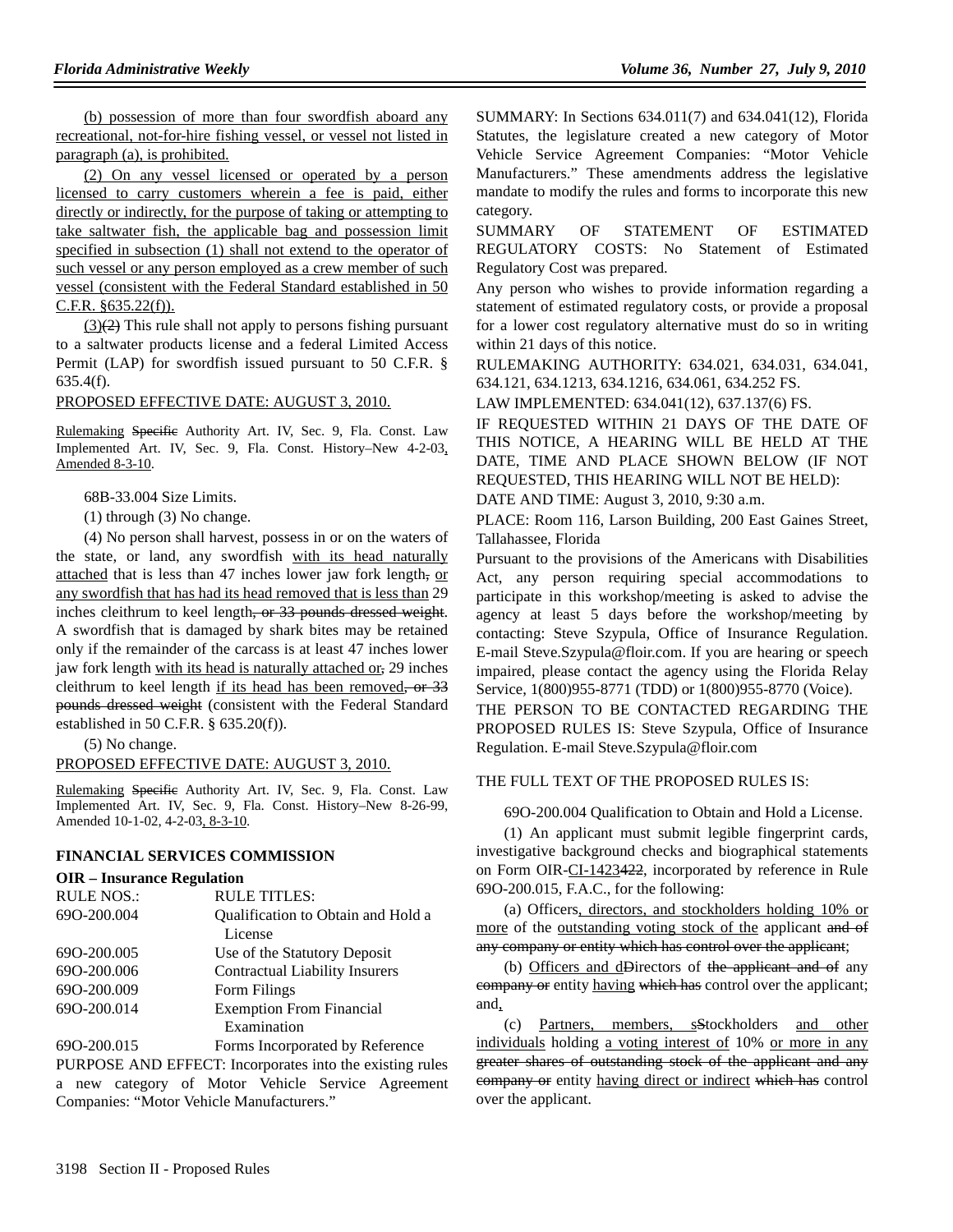(2) An applicant that is a motor vehicle manufacturer, as defined in Section 634.011(7), Florida Statutes, must submit legible fingerprint cards, investigative background checks and biographical statements on Form OIR-C1-1423 for all officers and directors of the applicant only.

 $(3)(2)$  Subsequent to the date of licensure, individuals who become associated with the motor vehicle service agreement company in any of the above capacities shall submit the information required in subsection (1) above; however, those individuals who become associated with an agreement company which:

(a) Manufacturers motor vehicles;

(b) Demonstrates it has they have a gap net worth in excess of \$100,000,000, as reported under generally accepted accounting principles (GAAP);

(c) Annually files with the Office a 10K Report; and,

(d) Annually notifies the Office in writing of any changes in officers (Executive Vice Presidents and above) and directors of the agreement company, shall be exempt from the requirements of subsection (1).

(4) Individuals named as officers or directors of a motor vehicle manufacturer licensee must within 45 days submit legible fingerprint cards, investigative background checks and biographical statements on Form OIR-C1-1423 for those officers and directors directly overseeing the Florida service contract operations, unless the licensee is exempt under subsection (3) above or subsection (7) below.

(5) In addition to background requirements for newly associated individuals, as noted in subsections (1) through (4) above, an acquisition filing pursuant to Section 628.4615, Florida Statutes, may require updates of previously filed background documentation.

(6)(3) Motor vehicle service agreement companies are required to notify the department in writing within 15 days of any change in the corporate name, business name, address or phone number of the company.

 $(7)(4)$  The Office may, at its discretion, waive any of the above provisions if the applicant or licensee can satisfy the Office that the documents are not required in determining if the individual(s) in question can manage the company and its affairs and is competent and trustworthy. The following criteria will be considered by the Office in making this determination:

(a) The financial condition of the applicant or licensee;

(b) The financial condition of the companies having control over the applicant or licensee;

(c) The history and structure of the companies;

(d) The A.M. Best rating of all insurance companies involved; and,

(e) The position held by the individual(s) in question.

(8) Subsequent to the date of licensure, a motor vehicle service agreement company may submit in writing a request to the Office that, for future reporting and compliance

requirements, it be recognized as a motor vehicle manufacturer as defined in Section 634.011(7), Chapter 634, F.S. Such request must be certified by an officer of the licensee and must include documentation that clearly sets forth how the licensee meets the definition in Section 634.011(7), F.S.

Rulemaking Specific Authority 634.021 FS. Law Implemented 634.041 FS. History–New 5-26-93, Formerly 4-200.004, Amended\_\_\_\_\_\_\_\_\_.

69O-200.005 Use of the Statutory Deposit.

The deposit required under Section 634.052, Florida Statutes, may be used in the funding of the 1510% reserve deposit required under Section  $634.041(8)(a)(3)(12)$ , Florida Statutes.

Rulemaking Specific Authority 634.021 FS. Law Implemented 634.052 FS. History–New 5-26-93, Formerly 4-200.005, Amended\_\_\_\_\_\_\_\_\_.

69O-200.006 Contractual Liability Insurers.

(1) The insurer issuing a contractual liability policy shall, prior to approval by the Office be a property and casualty insurer with a Florida certificate of authority which indicates it may write "other liability insurance" or "auto warranties.".

(2) All insurers issuing contractual liability policies to motor vehicle service agreement companies must, at a minimum, use policy provisions providing policyholder protection substantially equivalent to and not materially in conflict with that provided in the sample contractual liability policy Form OIR-969, incorporated by reference in Rule 69O-200.015, F.A.C. A policy is in violation of this subsection only if it is in violation of a statute or rule.

Rulemaking Specific Authority 634.021 FS. Law Implemented 634.041 FS. History–New 5-26-93, Formerly 4-200.006, Amended\_\_\_\_\_\_\_\_\_.

69O-200.009 Form Filings.

Rulemaking Specific Authority 634.021 634.121 FS. Law Implemented 634.121 634.021 FS. History–New 5-26-93, Formerly 4-200.009.

69O-200.014 Exemption From Financial Examination.

(1) The Office may, upon receipt of a written request, grant an exemption from the financial examination required by Section 634.141, Florida Statutes.

(2) A company applying for exemption must first submit documentation that demonstrates that the company:

(a) Has a statutory net worth in excess of \$500 million;

(b) Has been licensed as a motor vehicle service agreement company for more than 6 years;

(c) Is publicly traded on the New York Stock Exchange;

(d) Files an annual report on the Office's form on or before March 1 of each year; and

(e) Files with the Office its current Form 10K and 10Q, within 30 days of filing with the Securities and Exchange Commission;